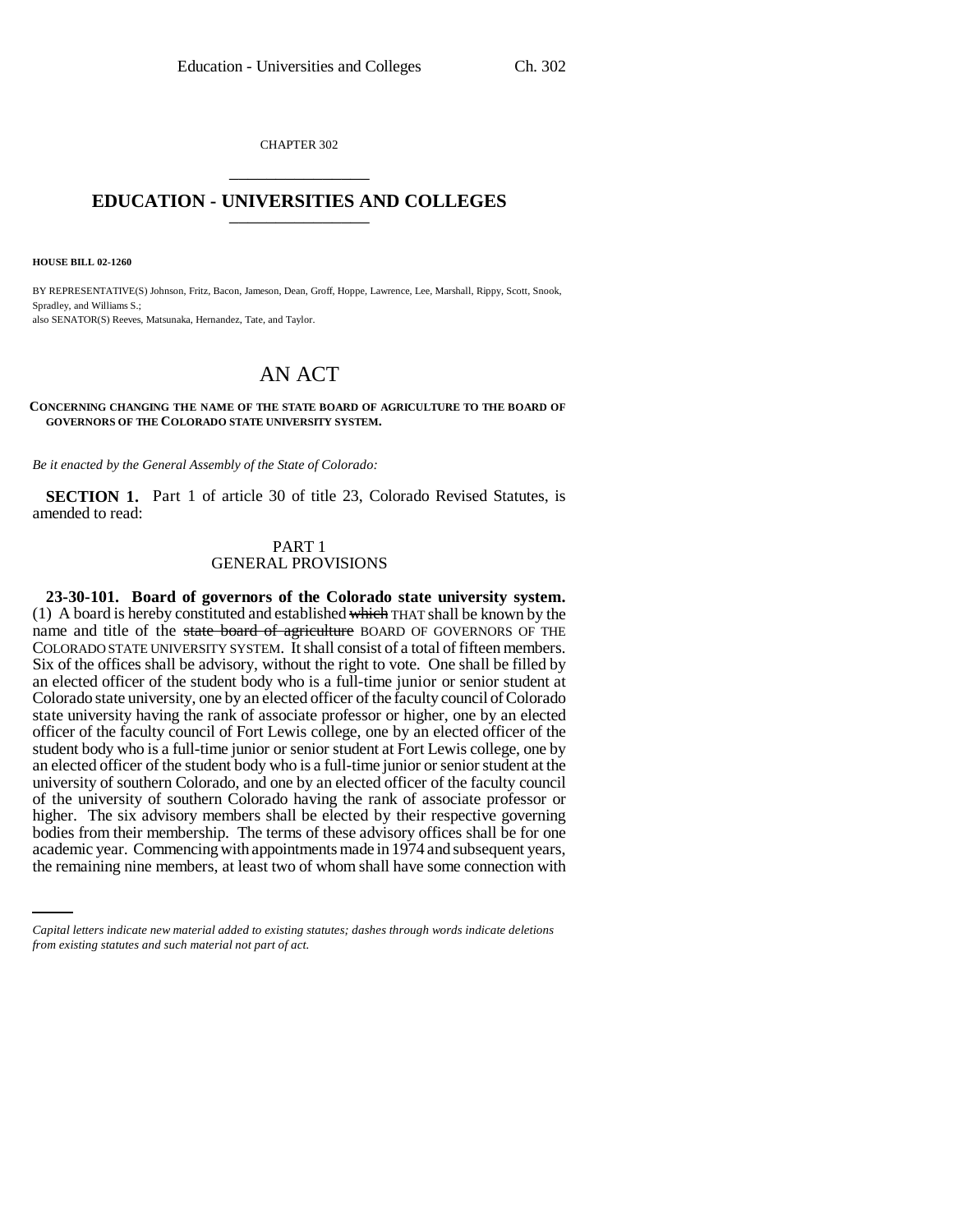agriculture, shall be appointed by the governor, with the consent of the senate, for basic terms of four years, although interim appointments may be made for lesser periods so that at least two of the nine terms will expire in each calendar year. No person, elected under this section, shall serve on the board for more than two terms, regardless of the length of the terms; except that a member of the board, whether elected or appointed, may continue to serve until his A successor is elected or appointed and qualified. For the purposes of this section, "full-time student" means the same as it does in the respective institutions.

(2) (a) WHENEVER ANY LAW OF THIS STATE REFERS TO THE STATE BOARD OF AGRICULTURE, IT SHALL BE TAKEN TO REFER TO THE BOARD OF GOVERNORS OF THE COLORADO STATE UNIVERSITY SYSTEM. THE LEGAL EFFECT OF ANY STATUTE HERETOFORE DESIGNATING THE BOARD OF GOVERNORS OF THE COLORADO STATE UNIVERSITY SYSTEM BY ANY OTHER NAME, OR PROPERTY RIGHTS HERETOFORE ACQUIRED AND OBLIGATIONS HERETOFORE INCURRED UNDER ANY OTHER NAME, SHALL NOT BE IMPAIRED.

(b) THE REVISOR OF STATUTES IS AUTHORIZED TO MAKE SUCH CHANGES IN OTHER PROVISIONS OF THE STATUTES AS MAY BE NECESSARY TO CONFORM SUCH PROVISIONS TO THE CHANGE OF NAME OF THE BOARD SPECIFIED IN SUBSECTION (1) OF THIS SECTION.

**23-30-102. Board body corporate - powers relating to real and personal property.** (1) The state board of agriculture BOARD OF GOVERNORS OF THE COLORADO STATE UNIVERSITY SYSTEM is a body corporate, capable in law of suing and being sued; of taking, holding, and selling personal property and real estate; of contracting and being contracted with; of having and using a corporate seal; and of causing to be done all things necessary to carry out the provisions of this part 1.

(2) The state board of agriculture BOARD OF GOVERNORS OF THE COLORADO STATE UNIVERSITY SYSTEM has the power to lease personal property, the ownership of which is vested in Colorado state university, for a term not to exceed eighty years to state or federal governmental agencies and to persons or corporations, public or private.

(2.5) Subject to such reviews and approvals of state agencies as are required by law, the state board of agriculture BOARD OF GOVERNORS OF THE COLORADO STATE UNIVERSITY SYSTEM has the power to sell, lease, or exchange real property, acquired other than by general fund appropriations, or any interest therein, including any mineral rights, the ownership of which is vested in the state board of agriculture BOARD OF GOVERNORS OF THE COLORADO STATE UNIVERSITY SYSTEM or any organization governed by it. All moneys which arise from the sale, lease, or exchange of said real property, or any interest therein, and all funds transferred pursuant to this subsection (2.5), together with any interest arising from the investment of said moneys and funds, shall be under the exclusive control of the state board of agriculture BOARD OF GOVERNORS OF THE COLORADO STATE UNIVERSITY SYSTEM. The state treasurer is instructed to turn over to the state board of agriculture BOARD OF GOVERNORS OF THE COLORADO STATE UNIVERSITY SYSTEM all the moneys, warrants, bonds, and other securities of any nature, and any interest earned thereon, that have come from the sale, lease, or exchange of said real property, or any interest therein, including any mineral rights.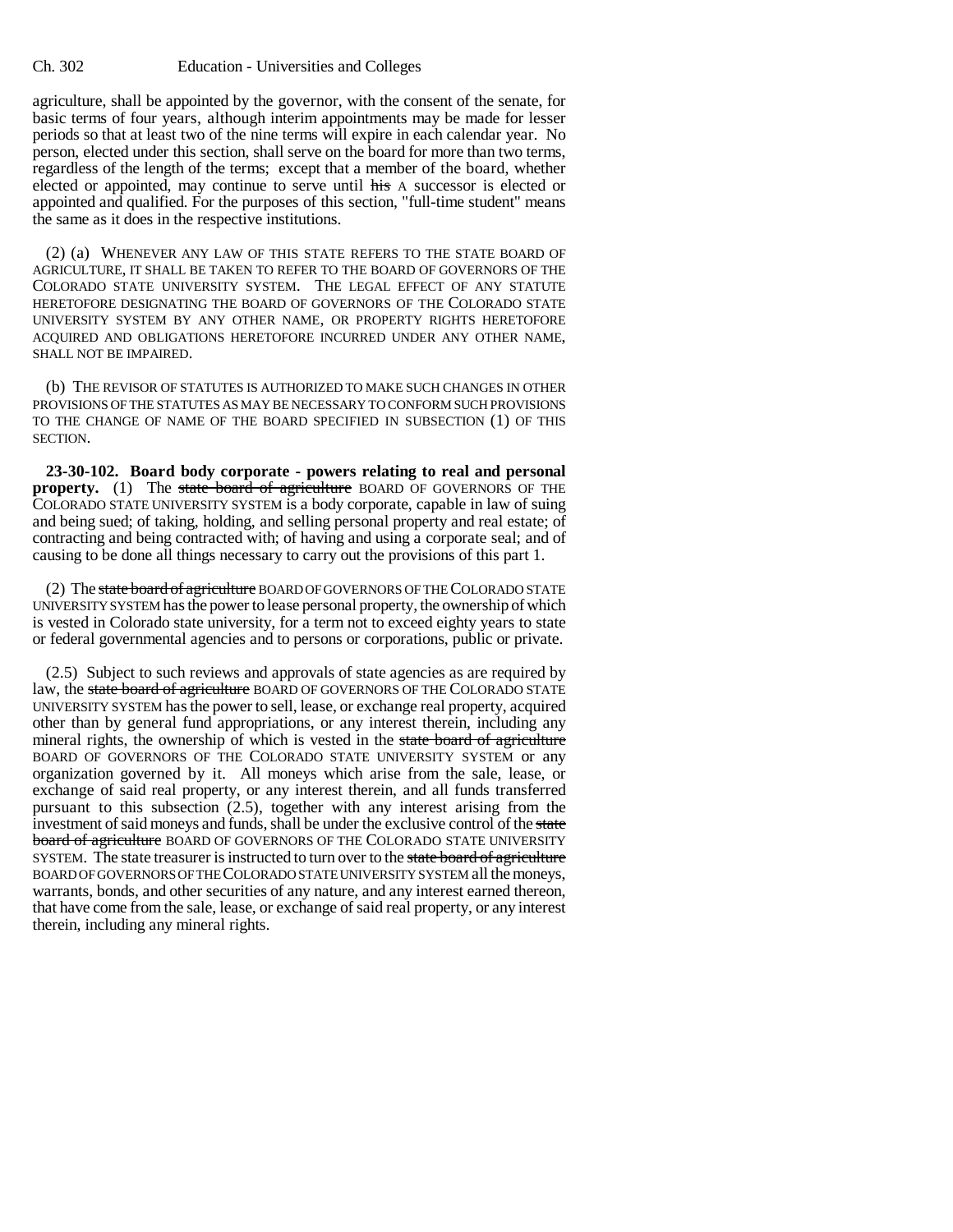(3) The state board of agriculture BOARD OF GOVERNORS OF THE COLORADO STATE UNIVERSITY SYSTEM has the power to lease any real property or any interest therein owned by it on behalf of any organization governed by it for mineral exploration, development, and production purposes, upon such terms and conditions as may be prescribed and contracted by the board in the exercise of its best judgment as being in the best interests of said organization. Any lease of mineral rights shall be for a term not to exceed ten years and so long thereafter as minerals are produced and shall provide for a royalty of not less than the royalty for present commercial agreements which are generally accepted as fair royalty returns, which royalty may be reduced proportionately under an appropriate provision in the lease if the interest in said board is less than a full interest in the land or mineral rights in the land described in the lease. All royalties received under lease agreements made pursuant to the authority of this section shall be remitted by the state board of agriculture BOARD OF GOVERNORS OF THE COLORADO STATE UNIVERSITY SYSTEM to the state treasurer for deposit in the general fund. Whenever, in the opinion of the board and because of the size, shape, or current use of any tract of land owned by said board on behalf of any organization governed by it, any lease of such tract provides that no mineral development or production be conducted on the land covered thereby, such lease shall be for a term not to exceed ten years and so long thereafter as the board may share in royalties payable on account of the production of minerals from lands adjacent to such tract so leased.

(4) Whenever deemed by the state board of agriculture BOARD OF GOVERNORS OF THE COLORADO STATE UNIVERSITY SYSTEM to be in the best interests of any organization governed by it, the board may enter into a unit agreement providing for the pooling, unitization, or consolidation of acreage covered by any oil and gas lease executed by the board with other acreage for oil and gas exploration, development, and production purposes and also providing for the apportionment or allocation of royalties among the separate tracts of land included in the unit or pooling agreement on an acreage or other equitable basis, and said board may change, by such agreement and with the consent of the lessee under the lease, any or all of the provisions of any lease issued by it, including the term of years for which the lease was originally granted, in order to conform such lease to the terms and provisions of the unit or pooling agreement and to facilitate the efficient and economic production of oil and gas from the lands subject to such agreement.

(5) The leasing of real property or any interest therein held by the state board of agriculture BOARD OF GOVERNORS OF THE COLORADO STATE UNIVERSITY SYSTEM under the provisions of this section shall not be deemed to be a sale of such property.

(6) The state board of agriculture BOARD OF GOVERNORS OF THE COLORADO STATE UNIVERSITY SYSTEM has the power to exchange real property or any interest therein owned by the board on behalf of any organization governed by it for lands or interests in lands which the board, in the exercise of its best judgment, believes to be in the best interests of said organization in the furtherance of its programs.

(7) The authority of the state board of agriculture BOARD OF GOVERNORS OF THE COLORADO STATE UNIVERSITY SYSTEM to execute oil and gas or other mineral leases of lands owned by the board prior to June 3, 1977, is hereby confirmed and acknowledged, and no such lease heretofore executed by the board shall be invalid for want of such authority.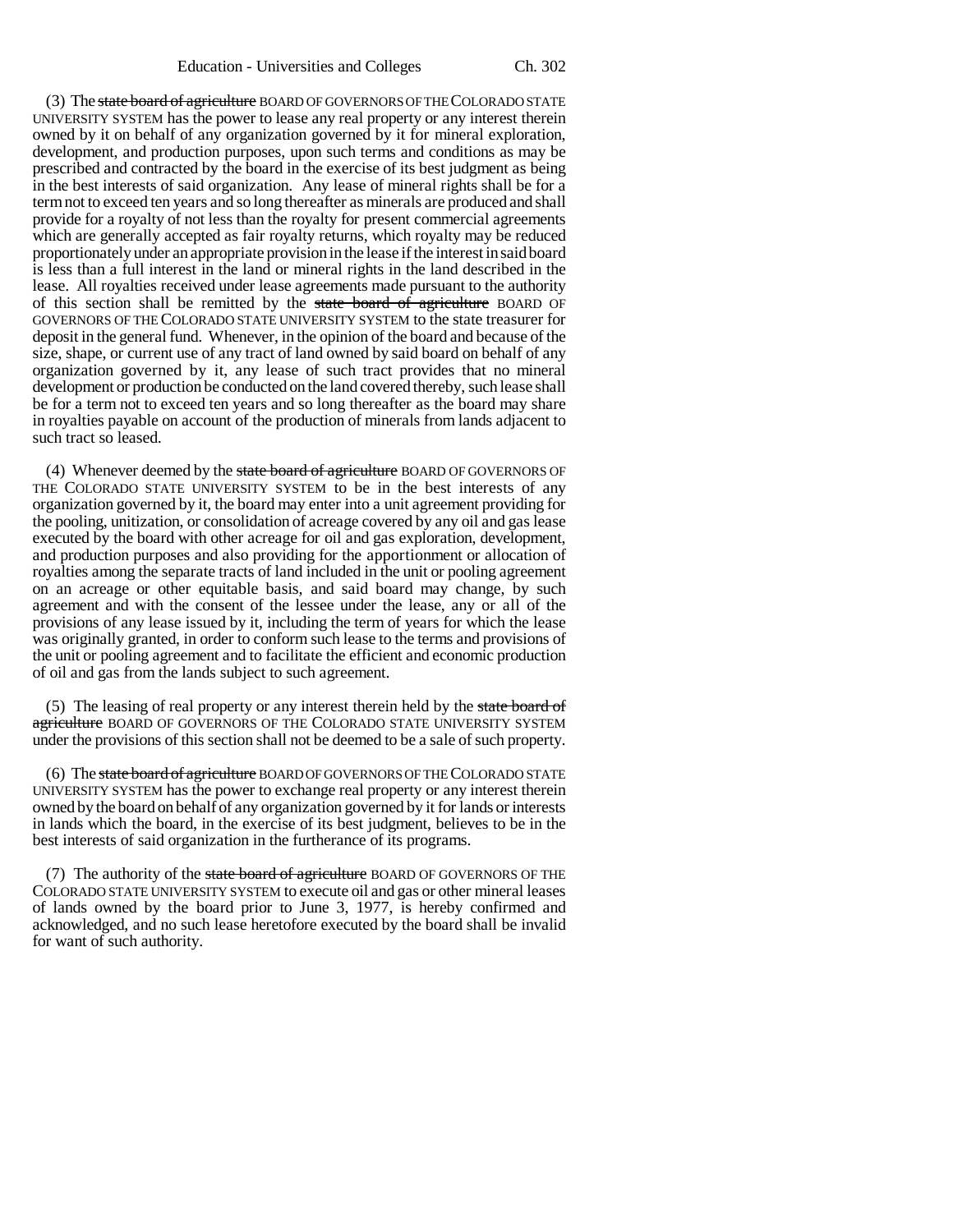**23-30-103. Vacancies - compensation.** Any vacancy in the office of any member of the said board appointed by the governor caused by death, resignation, or removal from the state may be filled by a majority of the voting members. Any vacancy in the elected office on the board shall be filled by reelection for the unexpired term. The members of the board shall receive no compensation for their services but may be allowed actual traveling expenses upon presenting an itemized bill for the same.

**23-30-104. Meetings of board.** The board shall meet at the Colorado state university twice annually and may meet at other times and places at the call of the president who has the power in case of emergency to call special meetings of the board. Upon the written request of any three members of the board, it is the duty of the president of the board to call a special meeting thereof at such time and place as shall be designated in the written request therefor. A quorum of the board shall be a majority of voting members of the board.

**23-30-105. Election of officers - terms.** (1) The state board of agriculture BOARD OF GOVERNORS OF THE COLORADO STATE UNIVERSITY SYSTEM shall, at its biennial meeting to be held on the second Wednesday in May, elect from its membership a president and a vice-president and also from outside its membership a secretary and a treasurer, all of which said officers shall hold the office to which they are chosen for a period of two years from said date and until their successors are duly elected and qualified. The secretary shall give bond in favor of said board in the sum of five thousand dollars with good and sufficient sureties to be approved by said board, conditioned that he OR SHE will discharge all the duties of said office, account for all moneys which lawfully come into his THE SECRETARY'S hands, and pay the same over to the treasurer of the board on or before the tenth day of each month. The treasurer shall give bond in the sum of one hundred thousand dollars in favor of said board, with good and sufficient sureties to be approved by said board, conditioned that he OR SHE will safely keep and account for all moneys received by him THE TREASURER and pay the same out only on warrants of the state board of agriculture BOARD OF GOVERNORS OF THE COLORADO STATE UNIVERSITY SYSTEM, signed by its president and countersigned by its chief financial officer.

(2) The state treasurer is custodian of all funds granted to the Colorado state university derived from state appropriations or appropriations made by the congress of the United States. The controller is entitled to draw said fund either from the state treasury or from the treasury of the United States upon orders issued by the state board of agriculture BOARD OF GOVERNORS OF THE COLORADO STATE UNIVERSITY SYSTEM, signed by its president and countersigned by its secretary. The secretary and treasurer shall receive such compensation as may be fixed by the state board of agriculture BOARD OF GOVERNORS OF THE COLORADO STATE UNIVERSITY SYSTEM.

**23-30-106. Board of governors of the Colorado state university system fund - creation - control - use.** (1) There is hereby created in the state treasury the state board of agriculture BOARD OF GOVERNORS OF THE COLORADO STATE UNIVERSITY SYSTEM fund which shall be under the control of and administered by the state board of agriculture BOARD OF GOVERNORS OF THE COLORADO STATE UNIVERSITY SYSTEM in accordance with the provisions of this article. Except as otherwise allowed by section 24-36-103 (2), C.R.S., all moneys received or acquired by the state board of agriculture BOARD OF GOVERNORS OF THE COLORADO STATE UNIVERSITY SYSTEM or any of the institutions it governs, whether by appropriation, grant, contract, or gift,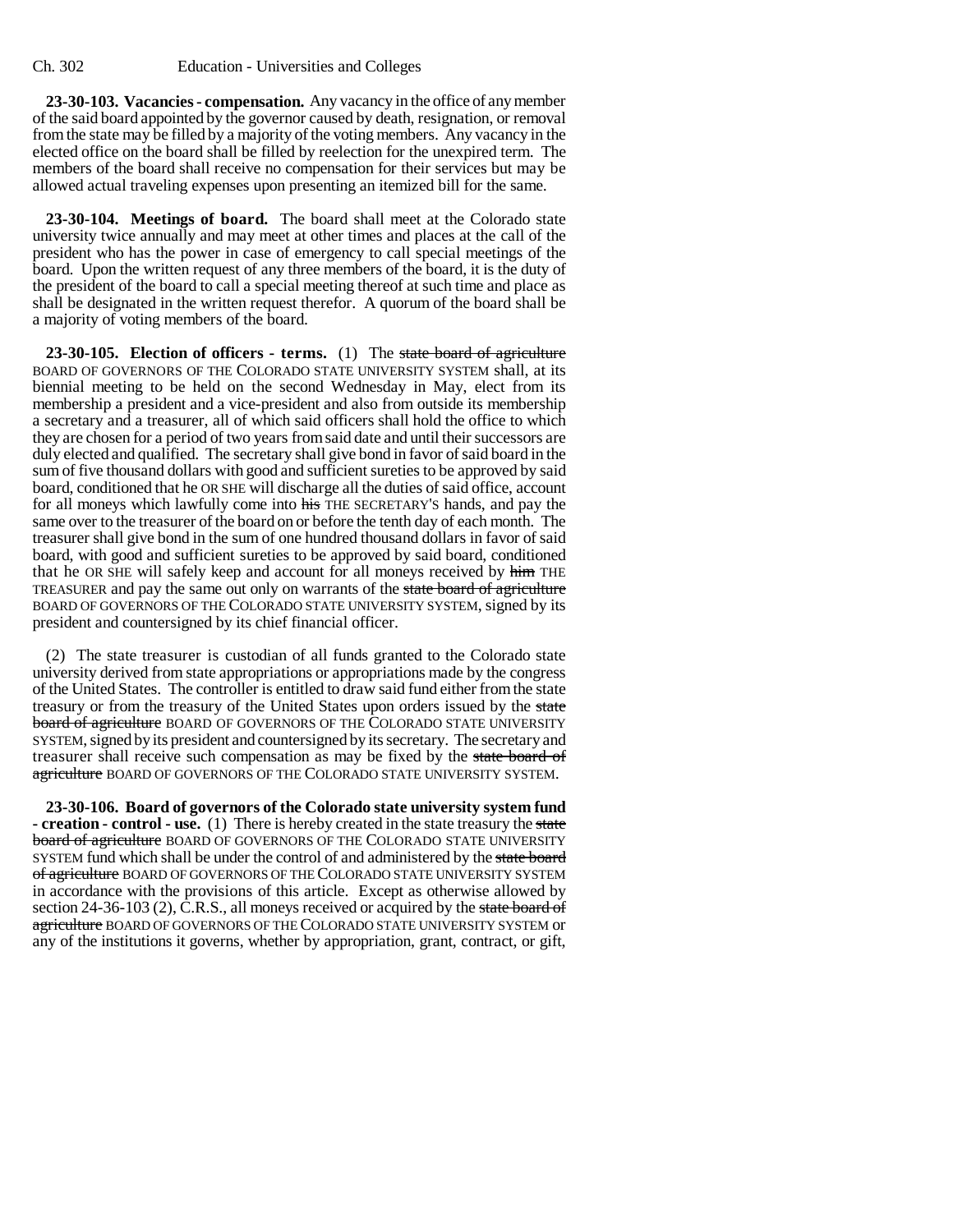by sale or lease of surplus real or personal property, or by any other means, whose disposition is not otherwise provided for by law, and all interest derived from the deposit and investment of moneys in the fund shall be credited to said fund. The moneys in the fund are hereby continuously appropriated to the state board of agriculture BOARD OF GOVERNORS OF THE COLORADO STATE UNIVERSITY SYSTEM and shall remain in the fund and shall not be transferred or revert to the general fund of the state at the end of any fiscal year.

(2) The moneys in the state board of agriculture BOARD OF GOVERNORS OF THE COLORADO STATE UNIVERSITY SYSTEM fund shall be used by the state board of agriculture BOARD OF GOVERNORS OF THE COLORADO STATE UNIVERSITY SYSTEM for the payment of salaries and operating expenses of the board and the institutions it governs and for the payment of any other expenses incurred by the board in carrying out its statutory powers and duties.

(3) Moneys in the state board of agriculture BOARD OF GOVERNORS OF THE COLORADO STATE UNIVERSITY SYSTEM fund which are not needed for immediate use by the state board of agriculture BOARD OF GOVERNORS OF THE COLORADO STATE UNIVERSITY SYSTEM may be invested by the state treasurer in investments authorized by sections 24-36-109, 24-36-112, and 24-36-113, C.R.S. The board shall determine the amount of moneys in the fund which may be invested and shall notify the state treasurer in writing of such amount.

**23-30-107. Duties of secretary.** (1) The secretary of the board shall keep his THE SECRETARY'S office at such place as the board directs. It is his THE duty OF THE SECRETARY to keep a record of the transactions of the state board of agriculture BOARD OF GOVERNORS OF THE COLORADO STATE UNIVERSITY SYSTEM and of the Colorado state university and farms, which shall be open at all times to the inspection of any citizen of the state. He THE SECRETARY shall also have the custody of all books, papers, documents, and other property which may be deposited in his THE SECRETARY'S office, including specimens of the vegetable and animal kingdoms of the state or counties; keep and file all reports which may be made from time to time by the different agricultural and horticultural societies and all correspondence of the office from other persons and societies appertaining to the general business of husbandry; and address circulars to societies and the best practical farmers in the state and elsewhere with the view of eliciting information upon the newest and best mode of irrigation, and the culture of those products, vegetables, and trees adapted to the soil and climate of this state, and on all subjects connected with field culture, horticulture, stock raising, and the dairy.

(2) He THE SECRETARY shall encourage the formation of agricultural societies throughout the state and purchase, receive, and distribute such rare and valuable seeds, plants, shrubbery, and trees as it may be in his OR HER power to procure from the general government and such other sources and as may be adapted to our climate and soils. He THE SECRETARY shall also encourage the importation of improved breeds of horses, cattle, sheep, hogs, and other livestock and the invention and improvement of laborsaving implements of husbandry and diffuse information in relation to the same. He THE SECRETARY shall encourage such domestic industry and household arts as are calculated to promote the general thrift, wealth, and resources of the state.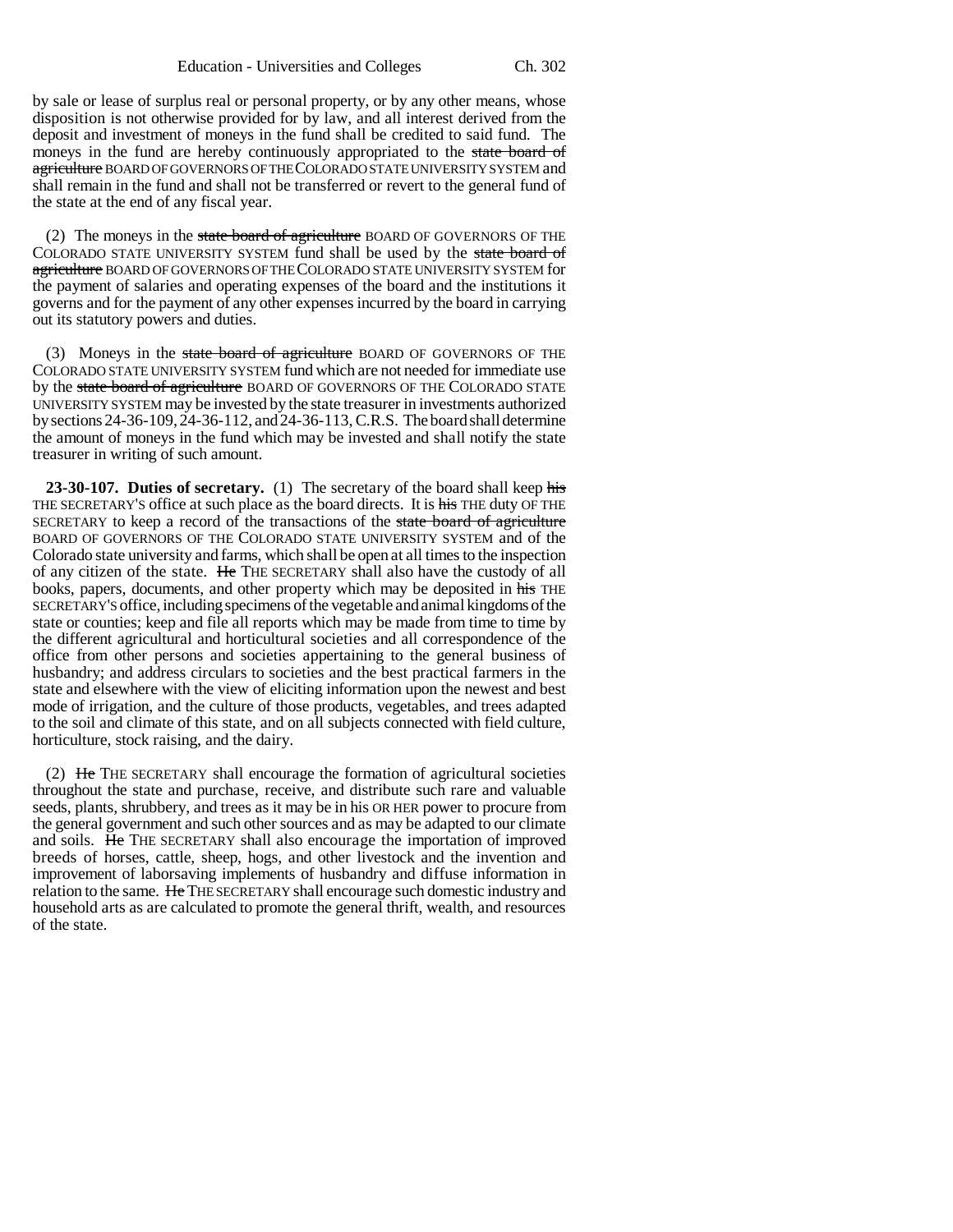(3) To effect these objects  $he$  THE SECRETARY shall correspond with the patent office at Washington and representatives of our national government abroad and, if possible, procure valuable contributions of agriculture from those sources. He THE SECRETARY shall aid, as far as possible, in obtaining contributions to the museums and the library of the Colorado state university and thus aid in the promotion of agricultural science and literature.

**23-30-108. Warrants signed by whom.** All expenses of the state board of agriculture BOARD OF GOVERNORS OF THE COLORADO STATE UNIVERSITY SYSTEM shall be paid from the amounts duly set aside by the board for said purpose by warrants duly signed by its president and countersigned by its chief financial officer as appointed by the board.

**23-30-109. Distribution of seeds and plants.** The seeds, plants, trees, and shrubbery received by the secretary and not needed by the university, as far as possible, shall be distributed equally throughout the state to those farmers and others who will agree to cultivate them properly and return to the secretary's office a reasonable proportion of the products thereof, with a full statement of the mode of cultivation and such other information as may be necessary to ascertain their value for cultivation in the state. Information in regard to agriculture may be published by him THE SECRETARY from time to time in the newspapers of the state if it does not involve any expense to the state.

**23-30-110. Plant breeding programs.** The state board of agriculture of the state of Colorado BOARD OF GOVERNORS OF THE COLORADO STATE UNIVERSITY SYSTEM is authorized to initiate and expand plant breeding programs that will result in the development of disease-resistant varieties of crop plants, particularly of small grain varieties that are resistant to black stem rust disease, and to continue or expand any plant breeding program which may be necessary to protect important crops of Colorado from diseases that would endanger or seriously reduce the production of these crops in the state of Colorado.

**23-30-111. Cooperation with other agencies.** The state board of agriculture BOARD OF GOVERNORS OF THE COLORADO STATE UNIVERSITY SYSTEM may cooperate with the United States department of agriculture or any of its departments or agencies, the Colorado department of agriculture, other states, counties of Colorado, any organized group of Colorado citizens, and such other agencies, firms, or individuals as may be necessary or desirable to prosecute the provisions of this part 1.

**23-30-112. Providing personnel, supplies.** The state board of agriculture BOARD OF GOVERNORS OF THE COLORADO STATE UNIVERSITY SYSTEM, operating through the Colorado agricultural experiment station, may provide such personnel, funds, labor, material, and supplies as are necessary for the purposes specified in sections 23-30-110 and 23-30-111.

**23-30-113. Agricultural extension service furnished counties.** Two or more counties may join in financing agricultural extension service furnished counties by the COLORADO STATE university. In such event, each such county shall pay its pro rata share of the cost of such work as determined by negotiation between the state board of agriculture BOARD OF GOVERNORS OF THE COLORADO STATE UNIVERSITY SYSTEM and the board of county commissioners of each such county.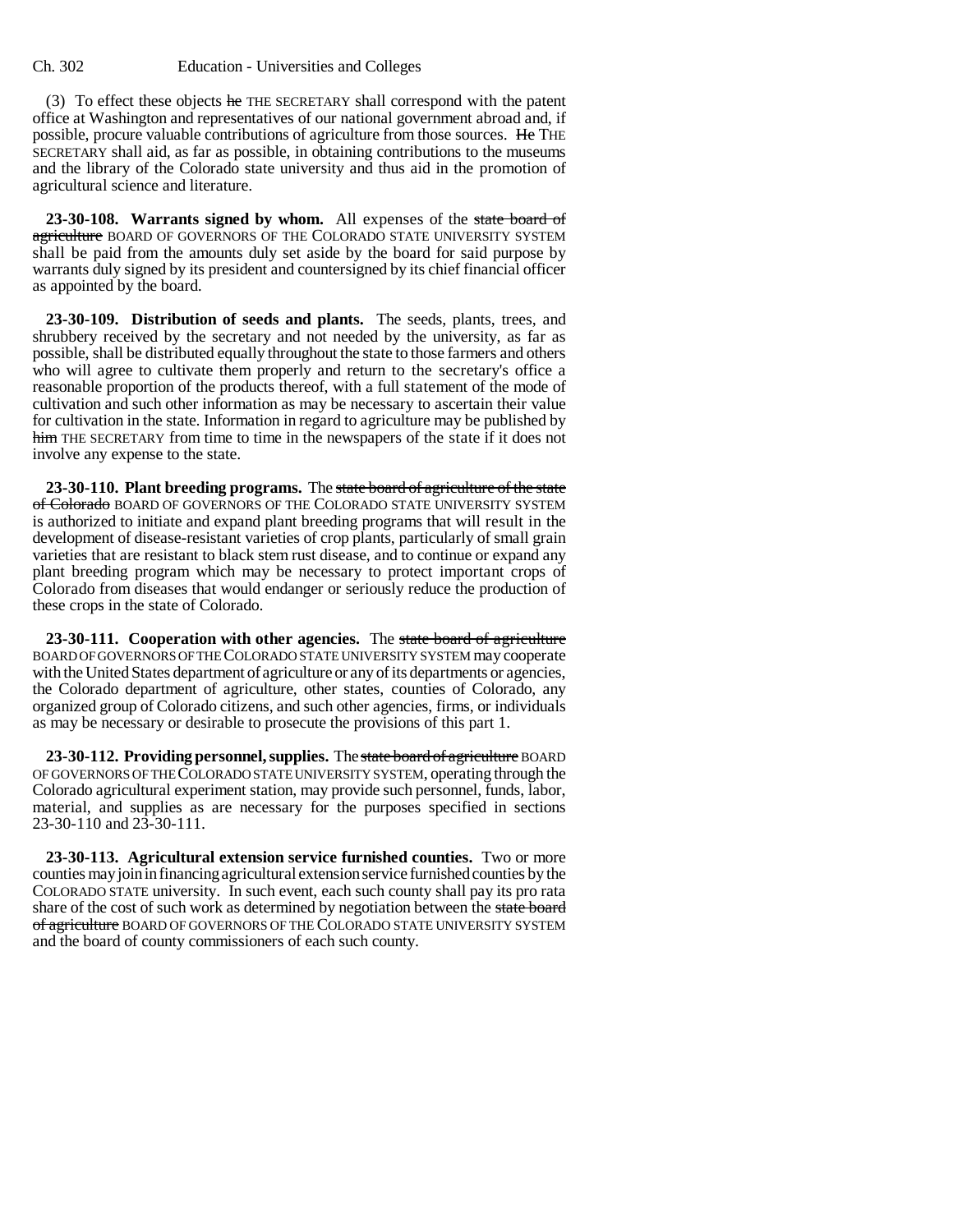**23-30-114. Hesperus account created.** The proceeds of or income from the property formerly known as the "Fort Lewis school", granted by the United States to the state of Colorado, pursuant to an act of congress approved April 4, 1910 (36 Stat. 274), as modified by an act of congress approved May 18, 1916 (39 Stat. 128), shall constitute a special account, which shall be known as the "Hesperus account". The income from said property and from the Hesperus account shall be appropriated by the general assembly and used by the state board of agriculture BOARD OF GOVERNORS OF THE COLORADO STATE UNIVERSITY SYSTEM first for tuition waivers at Fort Lewis college for qualified Indian pupils. Any moneys remaining after such use shall be applied to such public purpose as may be determined by the board, subject to appropriation by the general assembly.

**23-30-115. Development of natural resources.** The state board of land commissioners is authorized to prudently develop such coal measures, mineral deposits, and oil structures by lease or otherwise as is situated on lands described in section 23-30-114, but such development shall not unreasonably interfere with the use of such land as may be directed from time to time by the state board of agriculture BOARD OF GOVERNORS OF THE COLORADO STATE UNIVERSITY SYSTEM. Applications for leases of the coal measures, mineral deposits, and oil structures shall be made to the state board of land commissioners, which board may execute such leases in the manner required by law. Rental, royalties, and income therefrom shall be deposited with the state treasurer and credited to the special account established by section 23-30-114.

**23-30-116. Power to invest.** The state board of agriculture BOARD OF GOVERNORS OF THE COLORADO STATE UNIVERSITY SYSTEM has the power to direct the investment of funds held by the state treasurer pursuant to section 23-30-114 in such securities as are permitted for private trustees and similar fiduciaries under the law of the state of Colorado.

**SECTION 2.** 23-30-201, Colorado Revised Statutes, is amended to read:

**23-30-201. Transfer to board of governors of the Colorado state university system - exception.** There is transferred to and vested in the state board of agriculture BOARD OF GOVERNORS OF THE COLORADO STATE UNIVERSITY SYSTEM, referred to in this part 2 as the "board", all rights, powers, and duties for protecting, promoting, and extending the conservation of the forests in the state vested on or before February 14, 1955, in the state board of land commissioners, acting ex officio as the state board of forestry; but such authority shall not extend to nor include the power vested in the state board of land commissioners with respect to forest lands included in the public lands of the state under the control and jurisdiction of said state board of land commissioners, as provided by sections 9 and 10 of article IX of the state constitution and the laws relating thereto.

**SECTION 3.** 23-30-202 (2), Colorado Revised Statutes, is amended to read:

**23-30-202. Powers and duties of board of governors of the Colorado state university system.** (2) In addition to the powers and duties set forth in subsection (1) of this section, the state board of agriculture BOARD OF GOVERNORS OF THE COLORADO STATE UNIVERSITY SYSTEM shall enter into an agreement with the executive director of the department of natural resources pursuant to section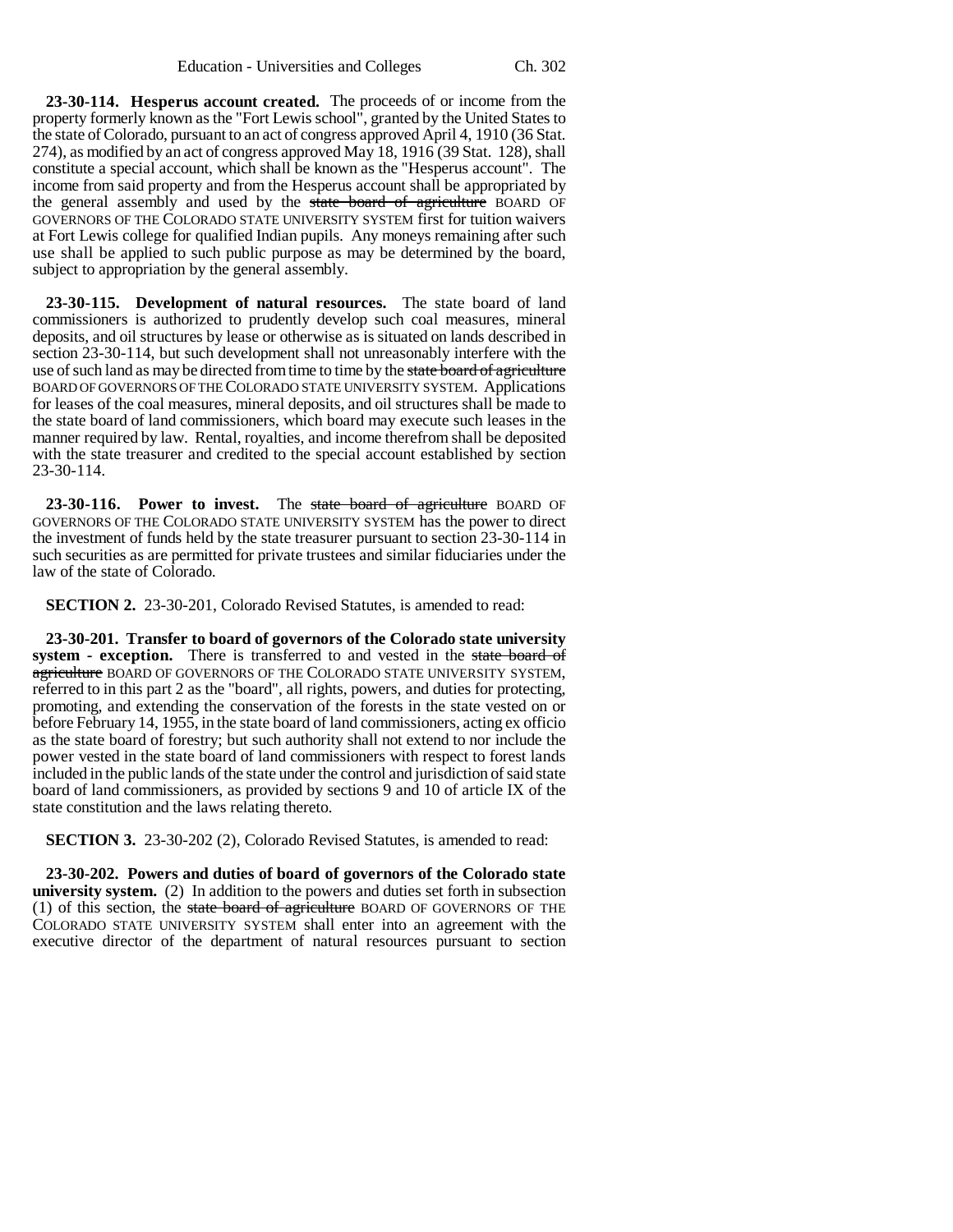24-33-201 (1), C.R.S.

**SECTION 4.** 23-30-302, Colorado Revised Statutes, is amended to read:

**23-30-302. Forestry function named.** The forestry function of the state board of agriculture BOARD OF GOVERNORS OF THE COLORADO STATE UNIVERSITY SYSTEM shall be known as the "Colorado state forest service".

**SECTION 5.** Article 31 of title 23, Colorado Revised Statutes, is amended to read:

## **ARTICLE 31 Colorado State University**

**23-31-101. University established - role and mission.** There is hereby established a university at Fort Collins to be known as Colorado state university. Colorado state university shall be a comprehensive graduate research university with high admission standards offering a comprehensive array of undergraduate programs consistent with the tradition of land grant universities. The Colorado commission on higher education shall, after consultation with the state board of agriculture BOARD OF GOVERNORS OF THE COLORADO STATE UNIVERSITY SYSTEM, further define the role and mission of the institution and establish as great a distinction among the graduate offerings at the Boulder campus of the university of Colorado, Colorado state university, and the university of northern Colorado as is in its judgment educationally, geographically, and economically appropriate. The governing board shall adhere to this further definition of role and mission. Colorado state university has the responsibility to provide on a statewide basis, utilizing when possible and appropriate the faculty and facilities of other educational institutions, those graduate level programs designated by the commission as primarily its statewide responsibility. The commission shall include in its funding recommendations a level of general fund support for these programs.

**23-31-102. Name changed.** The agricultural college at Fort Collins, declared to be an institution of the state by section 5 of article VIII of the state constitution, and designated under the name and title of the "Colorado agricultural and mechanical college" by section 124-10-1, CRS 53, after May 1, 1957, shall be designated under the name and title of the "Colorado state university". The legal effect of any statute prior to May 1, 1957, designating such institution by any other name, or property rights acquired and obligations incurred prior to May 1, 1957, under any other name, shall not be impaired hereby.

**23-31-103. Qualifications of students.** No student shall be admitted to the institution who is not fifteen years of age and who does not pass a satisfactory examination in arithmetic, geography, grammar, reading, spelling, and penmanship.

**23-31-104. Program to be made.** The board and faculty shall annually make a program of theoretical and practical instruction.

**23-31-105. Duration of course.** A full course of study in the institution shall embrace not less than four years. The state board of agriculture BOARD OF GOVERNORS OF THE COLORADO STATE UNIVERSITY SYSTEM may institute winter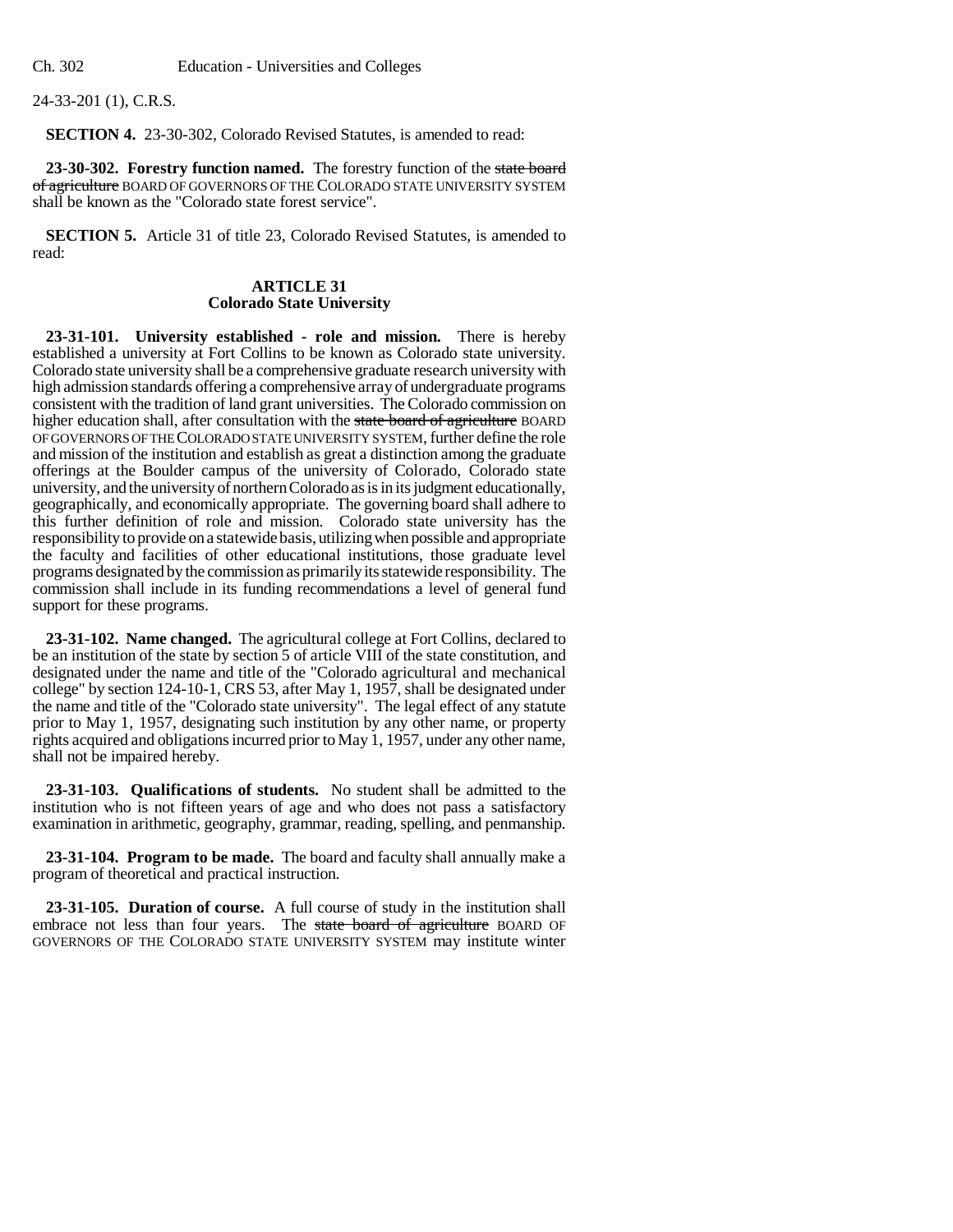courses of lectures for persons other than students of the institution under necessary rules and regulations.

**23-31-106. Academic year - term - suspension.** The academic year shall consist of not less than nine calendar months. This academic year may be divided into such terms by the state board of agriculture BOARD OF GOVERNORS OF THE COLORADO STATE UNIVERSITY SYSTEM as in their judgment will best secure the objects for which the university was founded. The board at any time may temporarily suspend the university in case of fire, the prevalence of fatal diseases, or other unforeseen calamity.

**23-31-107. Tuition fees - discrimination.** The state board of agriculture BOARD OF GOVERNORS OF THE COLORADO STATE UNIVERSITY SYSTEM shall fix tuition in accordance with the level of cash fund appropriations set by the general assembly for the university pursuant to section 23-1-103.5. The board may discriminate in regard to tuition between students from this state and students from other states.

**23-31-108. Board to control college and farm.** The state board of agriculture BOARD OF GOVERNORS OF THE COLORADO STATE UNIVERSITY SYSTEM has the general control and supervision of the Colorado state university, the farm pertaining thereto, and lands which may be vested in the university by state or national legislation and of all appropriations made by the state for the support of the same. The board has plenary power to adopt all such ordinances, bylaws, and regulations, not in conflict with the law, as they may deem necessary to secure the successful operation of the university and promote the designed objects.

**23-31-109. Board to choose president, faculty, and employees.** It is the duty of the state board of agriculture BOARD OF GOVERNORS OF THE COLORADO STATE UNIVERSITY SYSTEM to choose a president of the Colorado state university before the first academic term of the institution. The board shall then proceed to choose such professors, tutors, and employees as the necessities of the institution demand. In case of vacancy in the office of president or in case a suitable man PERSON cannot be selected, the senior professor shall perform the duties of the office until the board elects a president.

**23-31-110. Board to appoint vice-president.** In addition to the powers delegated to the state board of agriculture BOARD OF GOVERNORS OF THE COLORADO STATE UNIVERSITY SYSTEM, the board is vested with the power to appoint a vice-president of the Colorado state university from the faculty and designate the work and duties of said vice-president.

**23-31-111. Board to fix salaries.** The board shall fix the salaries of the president, professors, and other employees of the university and prescribe their respective duties. The board may remove the president or subordinate officers and fill all vacancies.

**23-31-112. Board to prescribe books and confer degrees.** The board, with the advice of the faculty, shall prescribe the books to be used in the institution and confer such degrees or testimonials as are conferred by similar institutions.

**23-31-113. Who shall constitute faculty.** The president, professors, and farm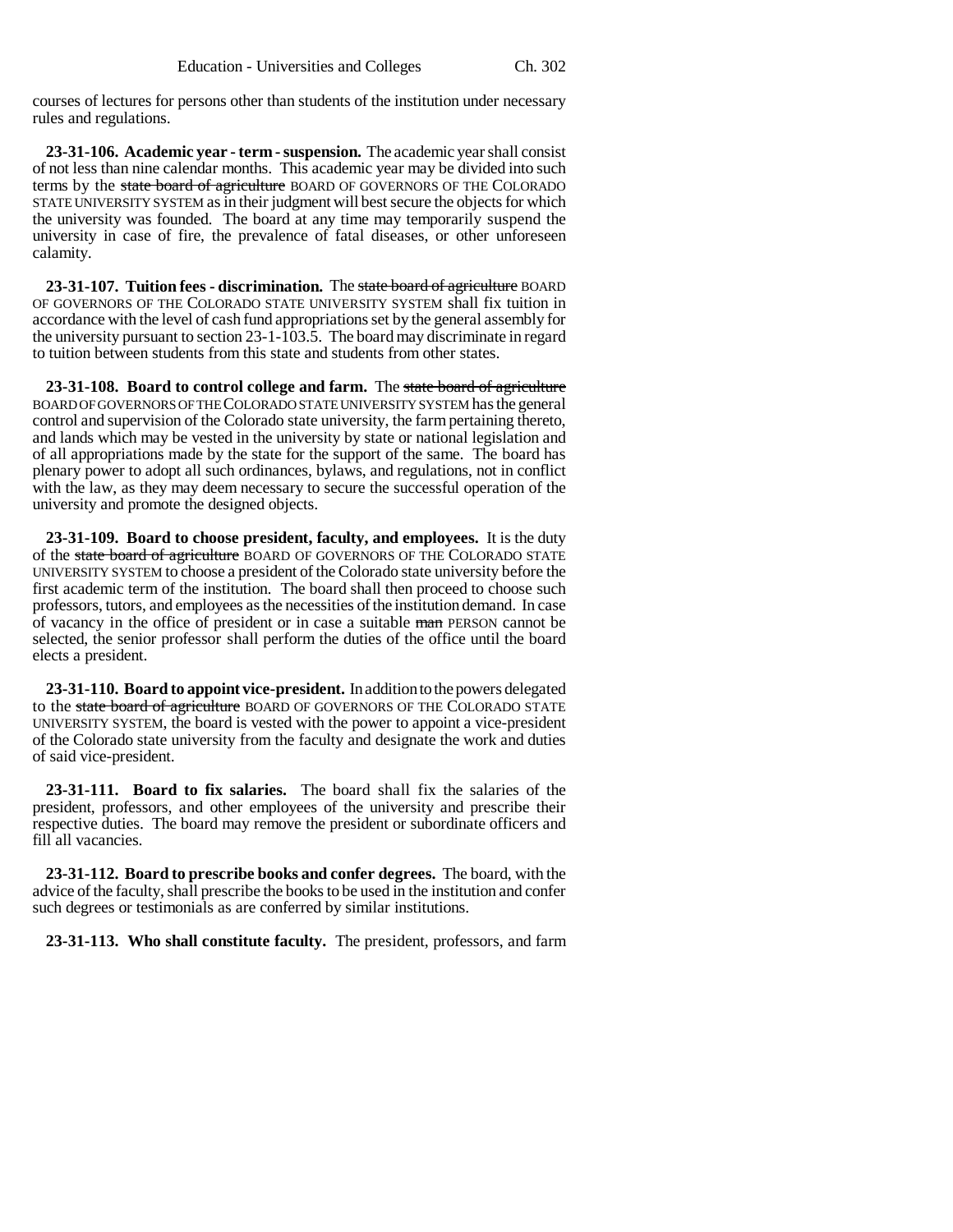managers shall constitute the faculty of the Colorado state university. The president of the college shall be the president of the faculty. The secretary of the state board of agriculture BOARD OF GOVERNORS OF THE COLORADO STATE UNIVERSITY SYSTEM shall be a member and secretary of the faculty.

**23-31-114. Faculty to make rules.** The faculty shall pass all needful rules and regulations necessary to the government and discipline of the university, regulate the routine of labor, study, meals, and the duties and exercises, and all such rules and regulations as are necessary to the preservation of all morals, decorum, and health.

**23-31-115. Duty of faculty.** The faculty shall have charge of the laboratories, library, and museums of the institution.

**23-31-116. Annual report.** The head of each department in the university, through the president of the faculty, shall make a report to the board at the regular meetings held in June and December of each year. The report in December shall be an annual report and shall comprise a thorough and comprehensive history and statement of the work of the department for the year closing at that time. The reports of the president of the university at each meeting of the board shall embrace matters relating to the university not otherwise reported and may contain a summary of the whole. The president shall cause an inventory to be taken annually in December and shall embody a summary of the same in his OR HER annual report to the state board of agriculture BOARD OF GOVERNORS OF THE COLORADO STATE UNIVERSITY SYSTEM at its annual meeting, such inventory to embrace all property belonging to the Colorado state university at that time.

**23-31-117. President - duties.** The president shall be chief executive officer of the Colorado state university, and it is his OR HER duty to see that the rules and regulations of the state board of agriculture BOARD OF GOVERNORS OF THE COLORADO STATE UNIVERSITY SYSTEM and the faculty are observed and executed.

**23-31-118. President may remove officers.** The subordinate officers and employees, not members of the faculty, shall be under the direction of the president and, in the recess of the board, removable at his OR HER discretion. He THE PRESIDENT may fill vacancies that may be thus or otherwise created. His THE PRESIDENT'S action in these respects shall be submitted to the approval of the state board of agriculture BOARD OF GOVERNORS OF THE COLORADO STATE UNIVERSITY SYSTEM at its next meeting.

**23-31-119. President may be professor.** The president may or may not perform the duties of a professor, as the state board of agriculture BOARD OF GOVERNORS OF THE COLORADO STATE UNIVERSITY SYSTEM shall determine. If he OR SHE performs the duties of professor or if the duties of the president are exercised by a president pro tem, a superintendent of the farm may be appointed who shall have the general superintendence of the business pertaining to the farm and the land and other property of the institution and who shall be a member of the faculty.

**23-31-120. Current expenses, how paid.** (1) The current expenses of the state board of agriculture BOARD OF GOVERNORS OF THE COLORADO STATE UNIVERSITY SYSTEM, the Colorado state university, and the experiment station shall be paid from the amounts duly set aside by the board for said purpose, by warrants drawn on the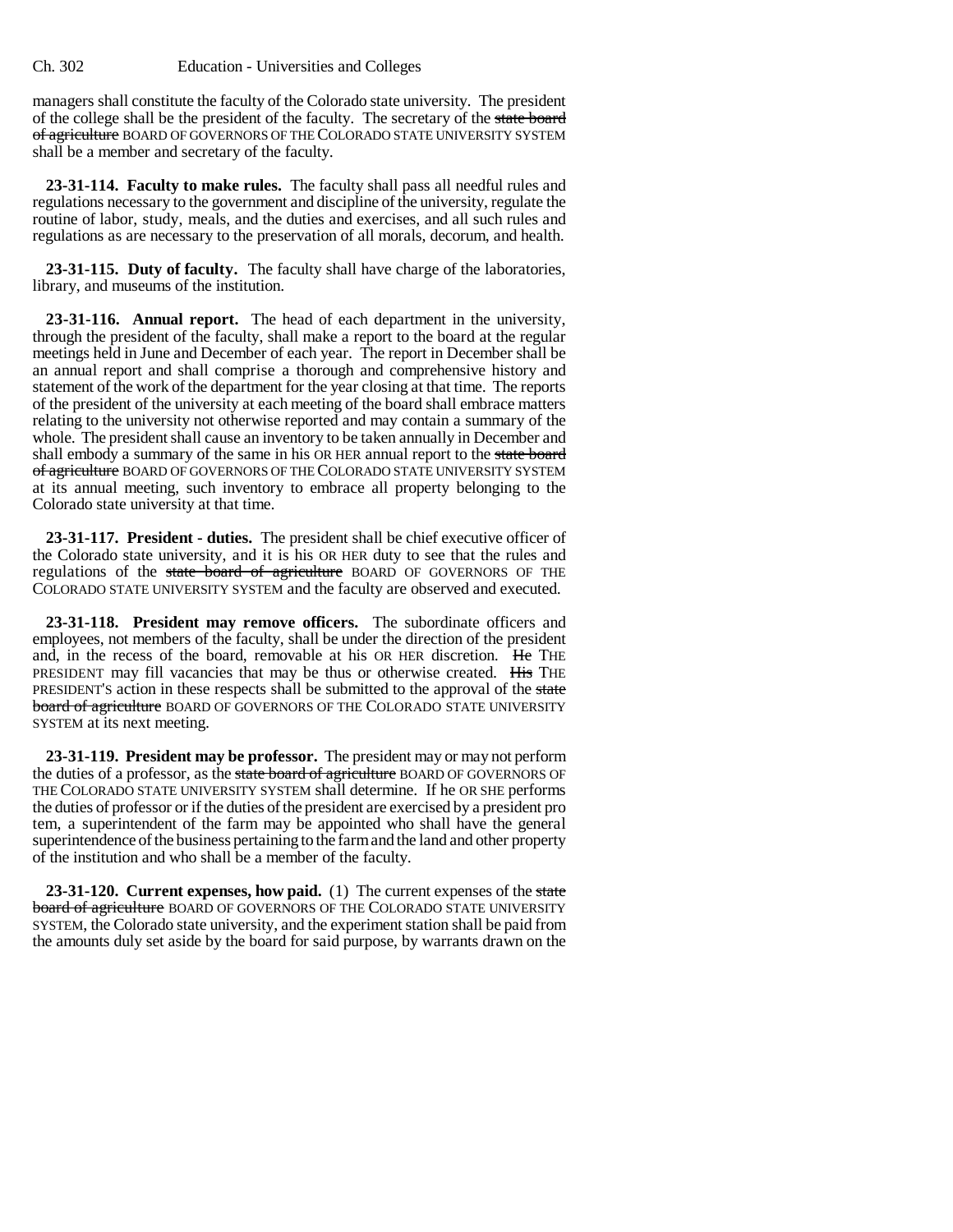treasurer of said board, duly signed by its president and countersigned by its secretary. The secretary shall collect all moneys due the university on account of any fees, sales of stock, property, and farm produce and pay the same over to said treasurer, taking his A receipt therefor.

(2) It is the duty of the controller when any funds are available for the use and benefit of the university, upon an order signed by the president and countersigned by the secretary of the state board of agriculture BOARD OF GOVERNORS OF THE COLORADO STATE UNIVERSITY SYSTEM in favor of the treasurer of the board, to issue a warrant upon the state treasurer in favor of the treasurer of the board.

(3) The treasurer of the board shall keep a just and true account of all funds so received in separate accounts according to the source of said funds and make a report thereon, from time to time, to the state board of agriculture BOARD OF GOVERNORS OF THE COLORADO STATE UNIVERSITY SYSTEM, including an annual report at the close of the fiscal year and such separate and other reports as the board may require, concerning all of said funds.

**23-31-121. Report of experimental operations.** All agricultural operations on the farm shall be carried on experimentally for the instruction of the students and with a view to the improvement of the science of agriculture in the state of Colorado. Such reports as may be required by the state board of agriculture BOARD OF GOVERNORS OF THE COLORADO STATE UNIVERSITY SYSTEM shall be submitted in accordance with the directions of the board.

**23-31-122. Permanent fund of college.** The state treasurer is hereby authorized to have transferred upon his OR HER books ten percent of the gross receipts from the sale of public lands granted to the state of Colorado for the use and benefit of the Colorado state university, the amount so transferred to be computed upon the total amount of receipts received by the state of Colorado and passed to the permanent fund belonging to the said university and, when so transferred upon the books of said office, the same to be available for disbursement by the state board of agriculture BOARD OF GOVERNORS OF THE COLORADO STATE UNIVERSITY SYSTEM under certificates of indebtedness to be issued by the state board of agriculture BOARD OF GOVERNORS OF THE COLORADO STATE UNIVERSITY SYSTEM and signed by its president and countersigned by its secretary for the purposes provided in sections 23-31-122 to 23-31-125.

**23-31-123. Purposes of fund.** The state board of agriculture BOARD OF GOVERNORS OF THE COLORADO STATE UNIVERSITY SYSTEM is authorized to purchase such lands for sites and for experimental farms as it may deem necessary for the better conduct of the work in connection with the Colorado state university and experiment station in connection therewith. The sum transferred as set forth in section 23-31-122 is hereby appropriated for said purposes.

**23-31-124. Exclusive use.** The funds appropriated by section 23-31-123 shall be used exclusively for the purposes therein stated.

**23-31-125. Warrants.** The controller is hereby authorized to draw warrants on the fund created by sections 23-31-123 and 23-31-124 upon presentation of certificates of indebtedness issued by the state board of agriculture BOARD OF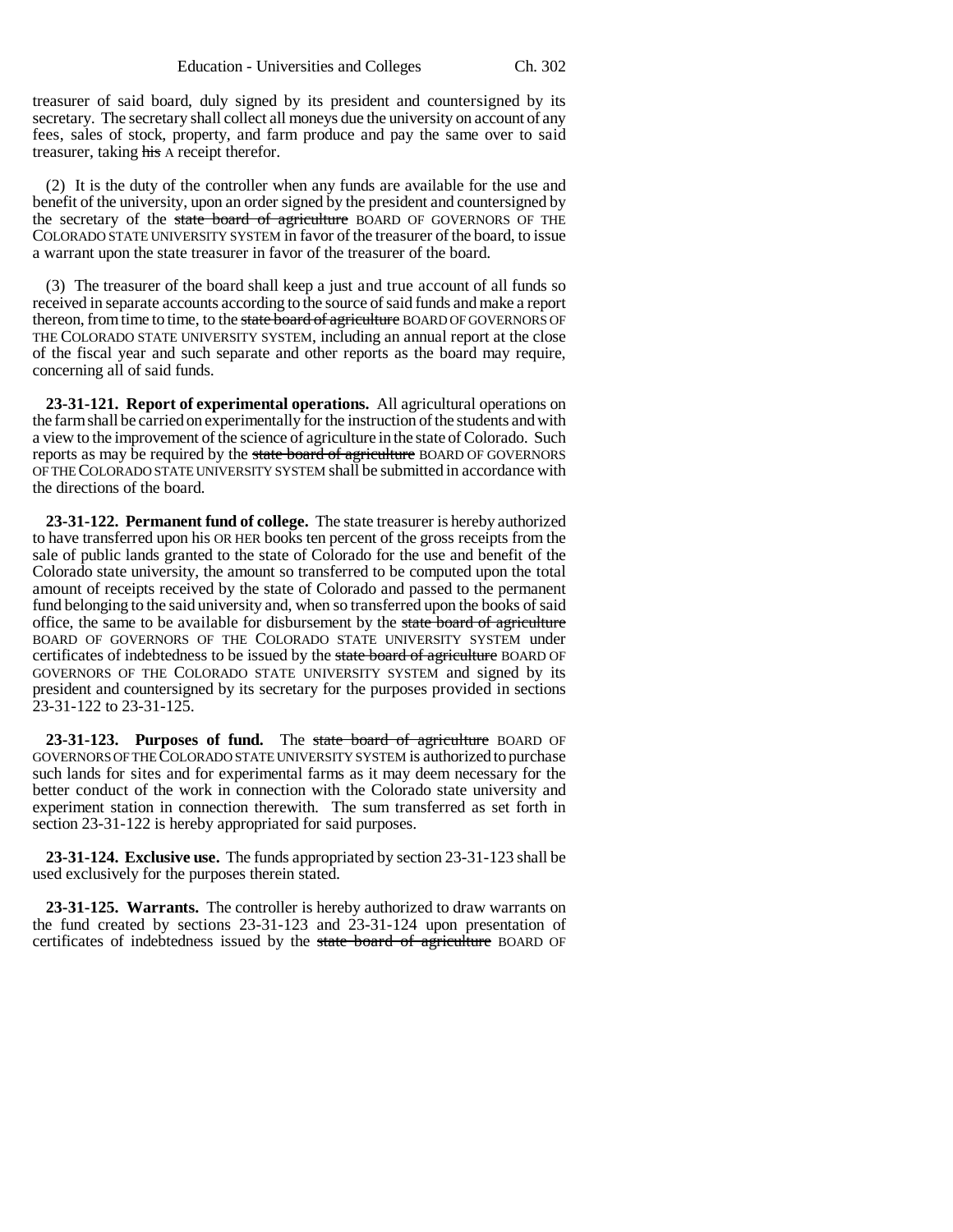GOVERNORS OF THE COLORADO STATE UNIVERSITY SYSTEM and signed by the president and countersigned by the secretary.

# **23-31-126. Revolving fund. (Repealed)**

**23-31-127. Pledge of income from facilities or equipment.** (1) The state board of agriculture BOARD OF GOVERNORS OF THE COLORADO STATE UNIVERSITY SYSTEM, designated in this section as the "board", is authorized to enter into a contract for the advancement of moneys for the acquisition of facilities or equipment, or both, for the Colorado state university auditorium-gymnasium, and in connection with or as a part of such contract to pledge the net income, or any part of such net income, to be derived from such facilities or equipment, or both, so acquired, and to pledge special student fees assessed for the purpose of financing such facilities or equipment, or both, as security for the repayment of the moneys advanced therefor, together with interest thereon. For the same purpose, the board is also authorized to pledge the net income derived from any similar facility or equipment, or portion thereof, which was not acquired with moneys appropriated to Colorado state university, if such net income derived from such similar facility or equipment, or portion thereof, is unpledged or, if pledged, is currently in excess of the amount required to amortize the advancements and interest thereon for which such net income has been obligated.

(2) The board shall not pledge the general income of the university or create any mortgage upon property belonging to such institution or obligate the state of Colorado for the purpose of repaying or receiving any funds raised or advanced under the provisions of this section.

(3) Any advancement of moneys may be evidenced by revenue bonds or warrants to be executed by and on behalf of Colorado state university and containing such terms and provisions, including provisions for redemption prior to maturity and a maximum net effective interest rate, as may be determined by the board of such institution. Such revenue bonds or warrants shall bear interest at a rate such that the net effective interest rate of the issue of bonds does not exceed the maximum net effective interest rate fixed, which interest shall be payable semiannually or annually. Such revenue bonds or warrants may be sold at less than par, but they may not be sold at a price such that the net effective interest rate of the issue of bonds or warrants exceeds the maximum net effective interest rate fixed. Any such revenue bonds or warrants may be refunded if in the judgment of the board such refunding is to the best interests of the university.

(4) If the net income derived from such facilities or equipment so acquired under the provisions of this section exceeds the amount required for the amortization of any advancement made therefor, together with interest thereon, the board may apply such surplus to the redemption of such securities prior to maturity of such securities according to redemption provisions thereof, or such surplus net income may be used by the board for the purposes of altering or adding to any existing equipment or facilities acquired pursuant to the provisions of this section.

(5) All obligations and the income therefrom shall be exempt from taxation, except inheritance, estate, and transfer taxes.

# **23-31-128. Rents or charges for buildings and facilities for research.** The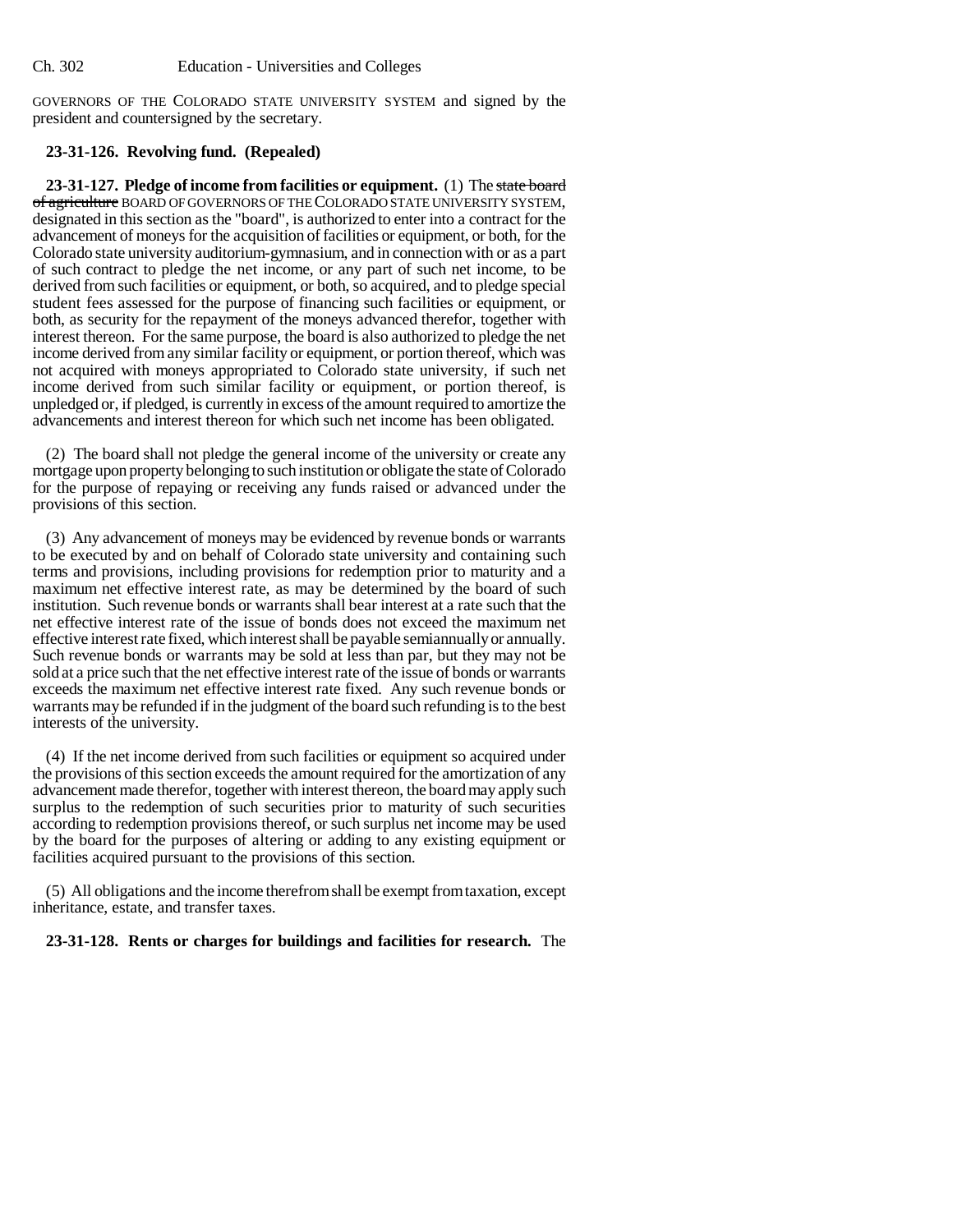state board of agriculture BOARD OF GOVERNORS OF THE COLORADO STATE UNIVERSITY SYSTEM of Colorado state university is authorized to contract for or impose and collect rents or charges for the use of university buildings and facilities for research, including research conducted by or under the auspices of Colorado state university. Such rents or charges shall be at a level reasonably calculated to return or amortize the cost of such buildings and facilities within a reasonable period not exceeding the life of such buildings and facilities; but such user charges or rents may not be imposed and collected in such a manner as to require payment directly or indirectly from the state general fund, tuition receipts, or student fees.

**23-31-129. Research building revolving fund - appropriation of fund.** There is established in the office of the state treasurer a fund to be known as the Colorado state university research building revolving fund, and there shall be credited to said fund the user charges or rents authorized by section 23-31-128 and imposed by the state board of agriculture BOARD OF GOVERNORS OF THE COLORADO STATE UNIVERSITY SYSTEM, specific appropriations or grants or gifts made to said fund, the proceeds of the sale of anticipation warrants authorized by sections 23-31-128 to 23-31-130, and the proceeds from the issuance and sale of bonds pursuant to section 23-31-134. No payments from student fees, tuition receipts, or general funds shall be deposited in the research building revolving fund. All interest earned on the investment of moneys in the fund shall be credited to the fund and shall be a part of the fund, and such moneys shall not be transferred or credited to the general fund or to any other fund. All such moneys so credited to said fund are appropriated to Colorado state university for the payment of maintenance and operating costs for its research buildings and facilities and for planning, constructing, acquiring, renovating, and equipping research buildings and facilities, wherever located in the state of Colorado, for Colorado state university. Any such buildings and facilities shall be related to the research mission of the university.

**23-31-130. Anticipation warrants.** The state treasurer is authorized to issue anticipation warrants in such amounts as requested by the state board of agriculture BOARD OF GOVERNORS OF THE COLORADO STATE UNIVERSITY SYSTEM, the total amount of which shall not exceed one million dollars, to be repaid exclusively from the user revenues accruing to the Colorado state university research building revolving fund as provided in sections 23-31-128 to 23-31-130. The anticipation warrants shall not be sold at a price less than the face value thereof. Disbursements from said fund shall be only by warrant upon vouchers certified by the state board of agriculture BOARD OF GOVERNORS OF THE COLORADO STATE UNIVERSITY SYSTEM.

**23-31-131. Purchase of anticipation warrants.** It is lawful for any public entity, as defined in section 24-75-601 (1), C.R.S., to purchase anticipation warrants issued in pursuance of section 23-31-130 if such warrants satisfy the investment requirements established in part 6 of article 75 of title 24, C.R.S.; but not to exceed twenty percent of the total of any specific fund of such public entity shall be invested in such warrants.

**23-31-132. Warrants as security - when.** Anticipation warrants issued in pursuance of sections 23-31-128 to 23-31-134 may be used as security for any depository bond or obligation where any kind of bonds or other securities must or may, by law, be deposited as security.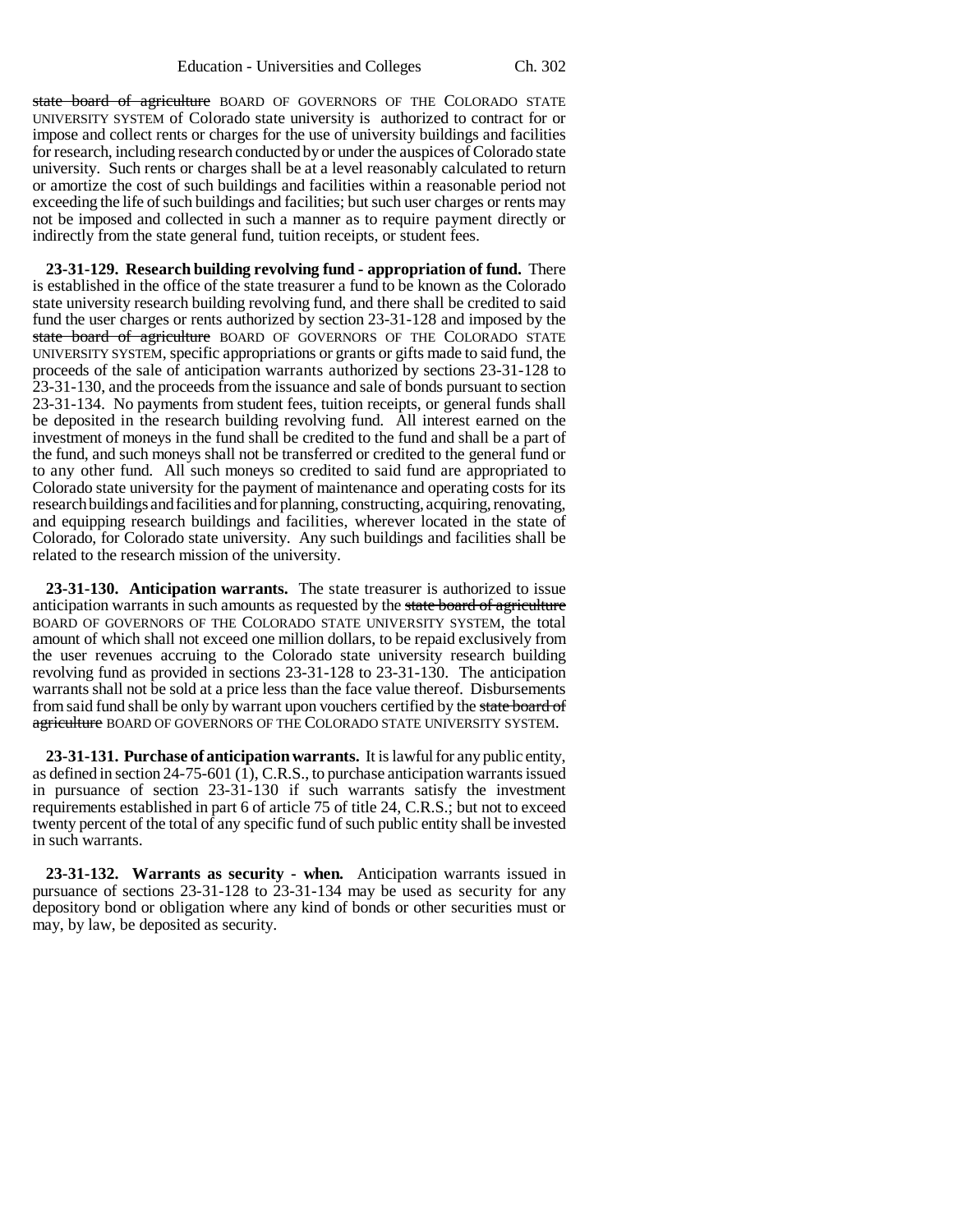#### Ch. 302 Education - Universities and Colleges

**23-31-133. Tax exemption.** Any anticipation warrants issued pursuant to the provisions of section 23-31-130 by the state board of agriculture BOARD OF GOVERNORS OF THE COLORADO STATE UNIVERSITY SYSTEM shall be exempt from taxation for state, county, school district, special district, municipal, or any other purpose in the state of Colorado.

**23-31-134. Borrowing funds.** (1) For the purposes described in section 23-31-129, the state board of agriculture BOARD OF GOVERNORS OF THE COLORADO STATE UNIVERSITY SYSTEM is authorized to:

(a) Enter into contracts with any person, corporation, or state or federal government agency for the advancement of money for such purposes and providing for the repayment of such advances with interest from the Colorado state university research building revolving fund; and

(b) Issue bonds as provided in this section.

(2) (a) Any bonds issued pursuant to this section shall mature at such time or times, shall bear or accrue interest at such rate or rates, and shall otherwise be sold and issued in such manner and on such terms as provided by the state board of agriculture BOARD OF GOVERNORS OF THE COLORADO STATE UNIVERSITY SYSTEM.

(b) Such bonds shall be payable exclusively from, and shall be secured by a pledge of, the Colorado state university research building revolving fund created in section 23-31-129.

(c) The authority contained in this section to issue bonds shall be in addition to the authority granted to the state board of agriculture BOARD OF GOVERNORS OF THE COLORADO STATE UNIVERSITY SYSTEM to issue anticipation warrants pursuant to section 23-31-130; except that nothing in this section shall be construed to authorize the issuance of bonds if by such issuance the obligation of any contract entered into with respect to any outstanding anticipation warrants would thereby be impaired.

(d) Any bonds issued pursuant to this section shall be exempt from taxation for state, county, school district, special district, municipal, or other purposes in the state of Colorado.

(e) The total amount of bonds that may be issued and outstanding pursuant to this section shall be limited to the extent that no additional bonds may be issued if the maximum future annual debt service for all bonds, including the additional bonds, would exceed six percent of the average total current restricted fund revenues of the university from research gifts, contracts, and grants for the three fiscal years ending immediately prior to the date for the proposed issuance of the bonds as determined using the revenue figures as stated in the annual financial reports of the university for said three fiscal years. If the average total current restricted fund revenues of the university from research gifts, contracts, and grants declines so that the total amount of the maximum future annual debt service for bonds issued and outstanding exceeds the six percent limitation, such occurrence shall not impair adversely any of said bonds outstanding at the time of any such decline. Bonds issued pursuant to the provisions of this section shall not constitute a debt or an indebtedness of the state within the meaning of any applicable provision of the state constitution or state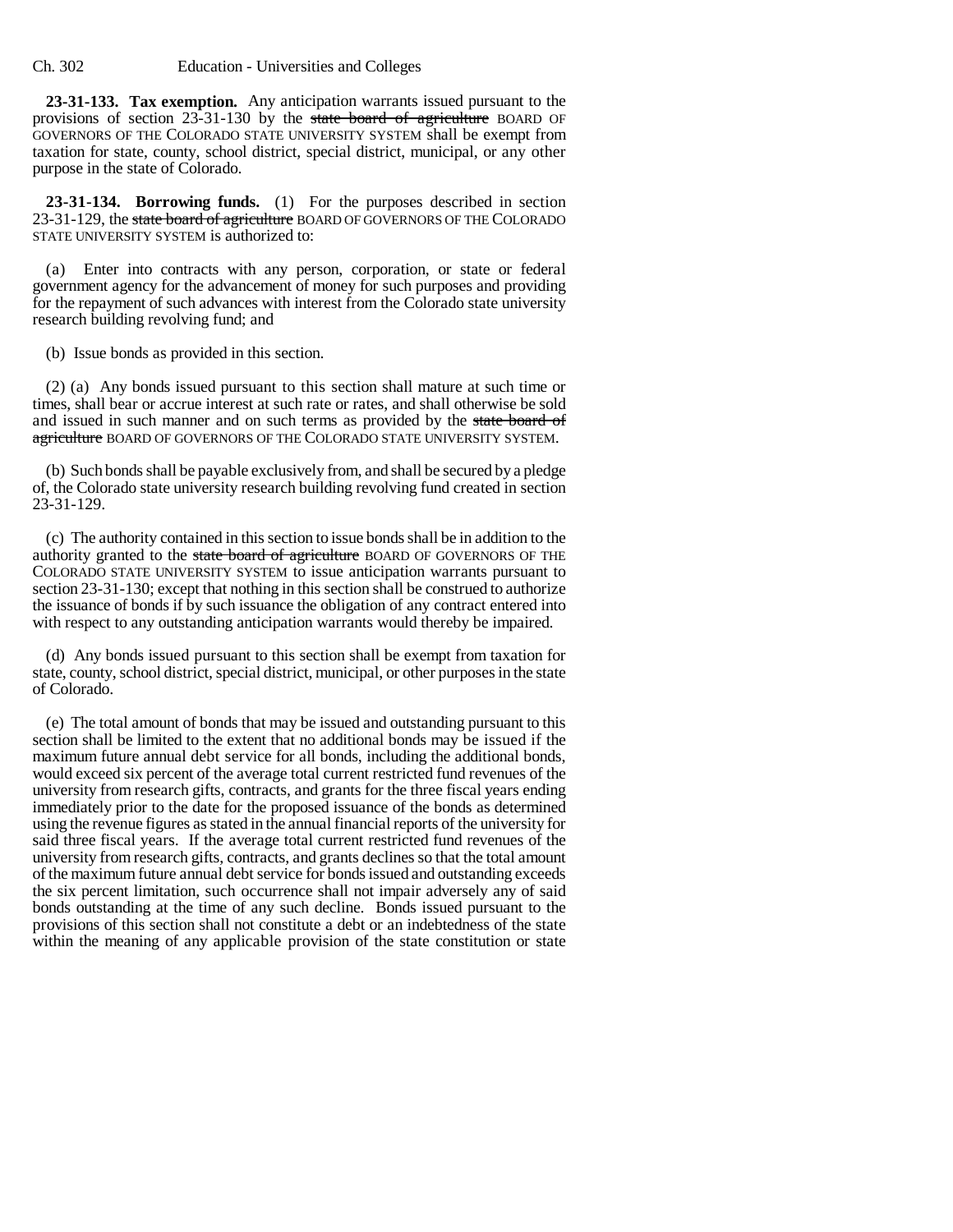#### statutes.

**23-31-135. Advancement of moneys and pledge of income.** (1) The state **board of agriculture** BOARD OF GOVERNORS OF THE COLORADO STATE UNIVERSITY SYSTEM, designated in this section as the "board", is authorized to enter into contracts for the advancement of moneys for the construction and acquisition of facilities or equipment, or both, for the Colorado state university veterinary medicine hospital, or any part thereof, and, in connection with or as a part of such contracts, to pledge revenues from a special hospital fee that the board shall collect pursuant to agreements entered into with or with respect to each accountable student as security for the repayment of the moneys advanced therefor, together with interest thereon. The maximum number of accountable students at any given time shall not exceed three hundred eight; except that, should the total enrollment in the professional veterinary medicine program exceed five hundred forty-eight head-count students, additional accountable students may not exceed forty-five percent of each admitted class. For purposes of this section, an "accountable student" is a person who, as of the date of his or her selection for admission into the professional veterinary medicine program, is not receiving funding, either from the state of Colorado or from a state that has entered into a cooperative agreement with the state of Colorado pursuant to section 24-60-601, C.R.S., for all or any portion of the costs incurred in participating in the professional veterinary medicine program. An agreement shall be entered into with or with respect to each accountable student, and each such agreement shall provide that, as a condition to that student's continued enrollment in the professional veterinary medicine program, there shall be paid annually by or on behalf of the student the special hospital fee provided for in this section, which fee shall be fixed by the board annually in an amount sufficient to meet the obligation authorized by this section.

(2) The board shall annually assess each cooperative state or accountable student a support fee to reimburse Colorado for instructional costs. This support fee includes an equipment and renovation fee of one thousand one dollars assessed to each cooperative state or accountable student for acquisition or replacement of equipment and for renovation. Said equipment and renovation fee shall be credited to a separate reserve account for appropriation by the general assembly for such acquisition or replacement of equipment and such renovation. Colorado shall share proportionately in the acquisition or replacement of equipment and renovation projects. The amount to be paid by Colorado shall be determined by the annual ratio of Colorado students to accountable students based upon beginning enrollment of each school year. The fee required to be collected pursuant to this subsection (2) is based on a student's status as an "accountable student" at the time of selection for admission into the professional veterinary medicine program and shall not be reduced or waived regardless of the student's status as an in-state student, pursuant to the provisions of section 23-7-103, at any time during the student's participation in the professional veterinary medicine program.

(3) The board shall not pledge any income of the university except that authorized in subsection (1) of this section and shall not create any mortgage upon property belonging to such institution or obligate the state of Colorado for the purpose of repaying or receiving any funds raised or advanced under the provisions of this section.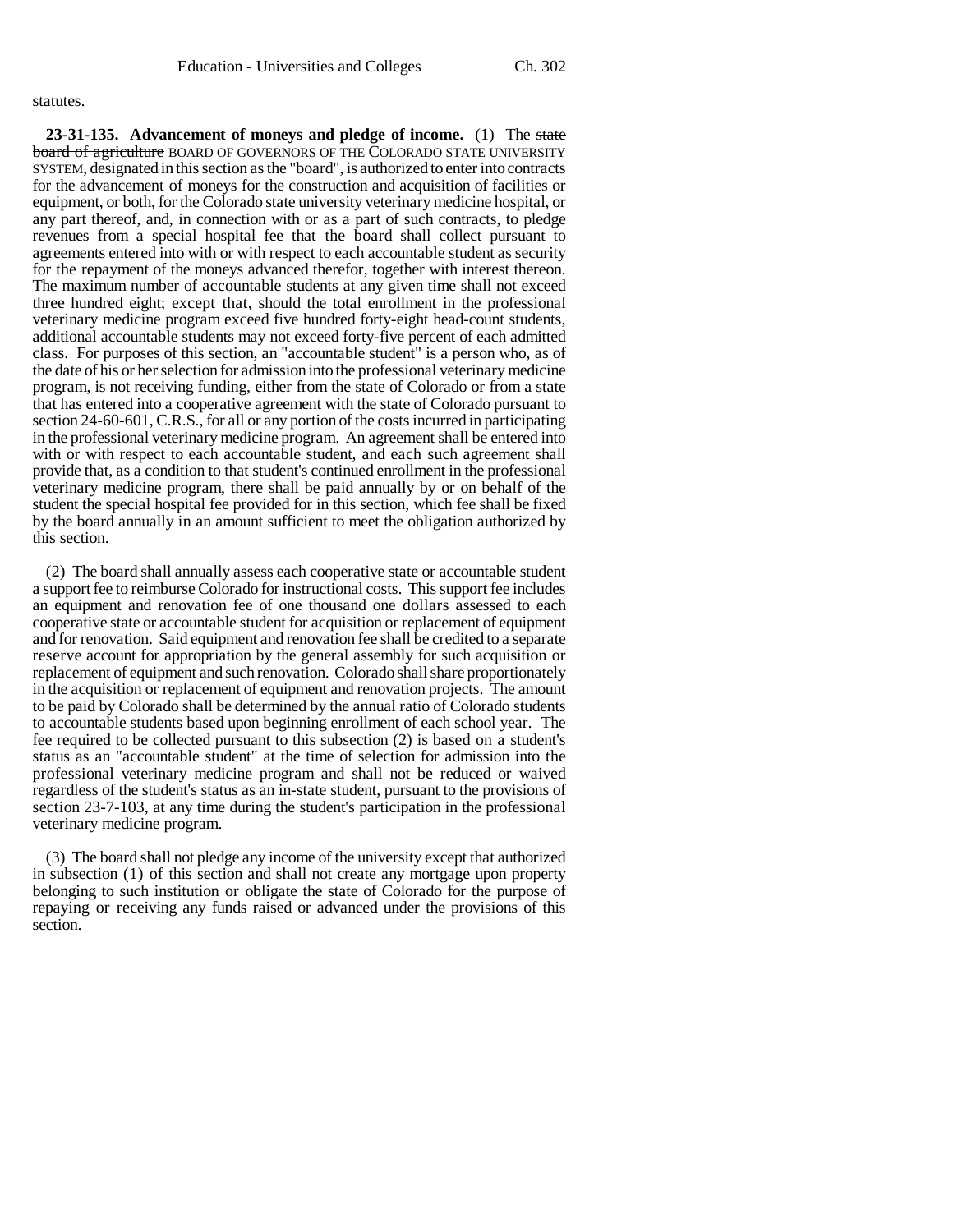#### Ch. 302 Education - Universities and Colleges

(4) Any advancement of moneys, not to exceed two million five hundred thousand dollars, may be evidenced by revenue bonds or anticipation warrants to be executed by the board for and on behalf of Colorado state university and containing such terms and provisions, including provisions for adequate reserves and for redemption prior to maturity and a maximum net effective interest rate, as may be determined by the board of such institution. Such revenue bonds or anticipation warrants shall bear interest at a rate such that the net effective interest rate of the issue of bonds or anticipation warrants does not exceed the maximum net effective interest rate fixed, which interest shall be payable semiannually or annually. Such revenue bonds or warrants may be sold at less than par, but they may not be sold at a price such that the net effective interest rate of the issue of bonds or warrants exceeds the maximum net effective interest rate fixed. Any such revenue bonds or warrants may be refunded pursuant to article 54 of title 11, C.R.S., if in the judgment of the board such refunding is to the best interests of the university.

(5) If the sources of pledged revenues described in subsection (1) of this section exceed the amount required for the amortization of any advancement made pursuant to this section, and the payment of interest thereof, together with reserve requirements, the board may apply such surplus to the redemption of such securities prior to maturity of such securities according to redemption provisions thereof, or such surplus may be used by the board for the purposes of maintaining, repairing, altering, or adding to any existing equipment or facilities acquired pursuant to the provisions of this section for any lawful purpose.

(6) All obligations issued pursuant to this section and the income therefrom shall be exempt from taxation, except inheritance, estate, and transfer taxes.

(7) No action shall be brought questioning the legality of any contract, proceedings, revenue bonds, or anticipation warrants issued or to be issued by the board in connection with the provision of all or any part of the Colorado state university veterinary medicine hospital pursuant to this section after the expiration of thirty days from the effective date of any resolution or other official action authorizing such contract, adopting such proceedings, or authorizing the issuance of such warrants or bonds.

**23-31-136. Board of governors of the Colorado state university system powers relating to real property.** The state board of agriculture BOARD OF GOVERNORS OF THE COLORADO STATE UNIVERSITY SYSTEM shall have the powers specified in section 23-30-102 regarding the sale, lease, or exchange of real property, or any interest therein, the ownership of which is vested in the state board of agriculture BOARD OF GOVERNORS OF THE COLORADO STATE UNIVERSITY SYSTEM or Colorado state university. The state board of agriculture BOARD OF GOVERNORS OF THE COLORADO STATE UNIVERSITY SYSTEM shall report all proposed sales, leases, or exchanges of such real property adjacent to or titled in Colorado state university to the Colorado commission on higher education, which will review and approve or disapprove the proposed transaction pursuant to section 23-1-106.

**SECTION 6.** Article 32 of title 23, Colorado Revised Statutes, is amended to read: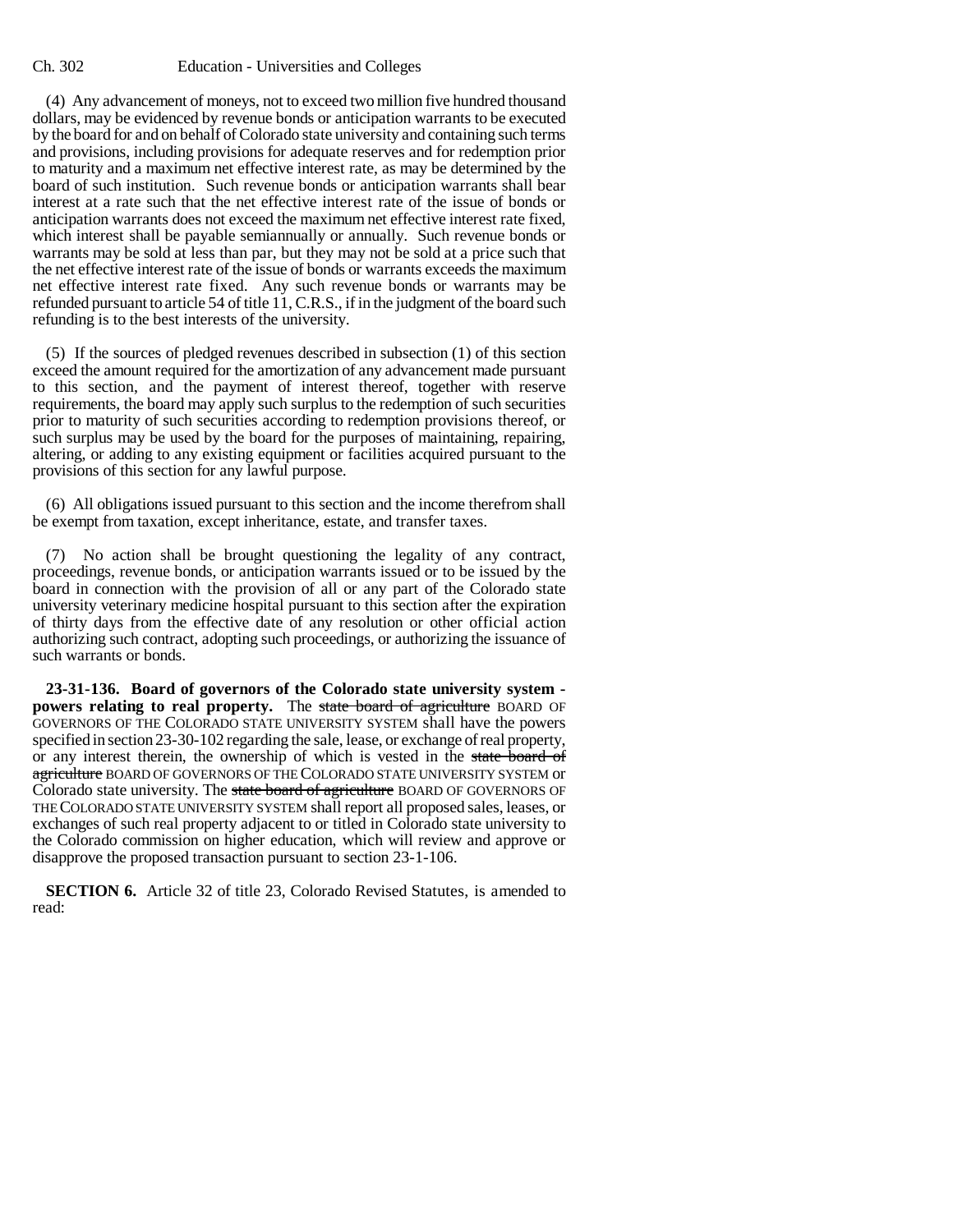# **ARTICLE 32 Cooperation with United States**

**23-32-101. Acceptance of congressional grant of 1862.** Full and complete acceptance, ratification, and assent is made and given by the state of Colorado to all of the provisions, terms, grants, and conditions and purposes of the grants made and prescribed by the act of the congress of the United States entitled "An Act to apply a portion of the proceeds of the public lands to the more complete endowment and support of the colleges for the benefit of agriculture and the mechanic arts." established under the provisions of an act of congress, approved July 2, 1862.

**23-32-102. Board of governors of the Colorado state university system to** control fund. The state board of agriculture BOARD OF GOVERNORS OF THE COLORADO STATE UNIVERSITY SYSTEM has the control of the fund appropriated by the said act of congress and shall disburse the same for the use and benefit of the Colorado state university and in accordance with the terms and provisions of said act of congress.

**23-32-103. Acceptance of congressional act of 1883.** Full and complete acceptance, ratification, and assent is made and given by the state of Colorado to all the provisions, terms, grants, and conditions and the purposes of the grants made and prescribed by the act of congress of the United States entitled "An Act donating public lands to the several states and territories which may provide colleges for the benefit of agriculture and mechanic arts.", approved July 2, 1862, as well as the amendments thereto, as made by the act of congress passed and adopted March 3, 1883, entitled "An Act to amend an act donating public lands to the several states and territories which may provide colleges for the benefit of agriculture and mechanic arts.", and all acts amendatory or supplementary to said acts.

**23-32-104. Control, investment, and expending of funds.** (1) The state board of agriculture BOARD OF GOVERNORS OF THE COLORADO STATE UNIVERSITY SYSTEM has control of the funds derived from the sale of lands donated by the said act of congress of 1862, and shall invest the same in securities which yield a fair and reasonable rate of return, and shall disburse the income therefrom for the use and benefit of the Colorado state university as required in the said act of congress. Said funds derived from the sale of lands donated by said act of 1862, and from lease or rental of unsold lands of such land grant, and from coal, oil, and mineral royalties from said lands may be invested in bonds of the United States; in state, county, municipal, and school district bonds; in state, county, and municipal registered warrants; in registered warrants of school districts; and in state anticipation building levy warrants, or in any or all of these, in the discretion of the said state board of agriculture BOARD OF GOVERNORS OF THE COLORADO STATE UNIVERSITY SYSTEM.

(2) The warrants of the state board of agriculture BOARD OF GOVERNORS OF THE COLORADO STATE UNIVERSITY SYSTEM to purchase such bonds, registered warrants, and anticipation warrants shall be approved and paid when accompanied by favorable opinion of the attorney general. All bonds, registered warrants, and anticipation warrants so purchased shall be registered in the name of the "treasurer of the state of Colorado for the account of the 'land grant fund of the Colorado state university'" and deposited with the state treasurer.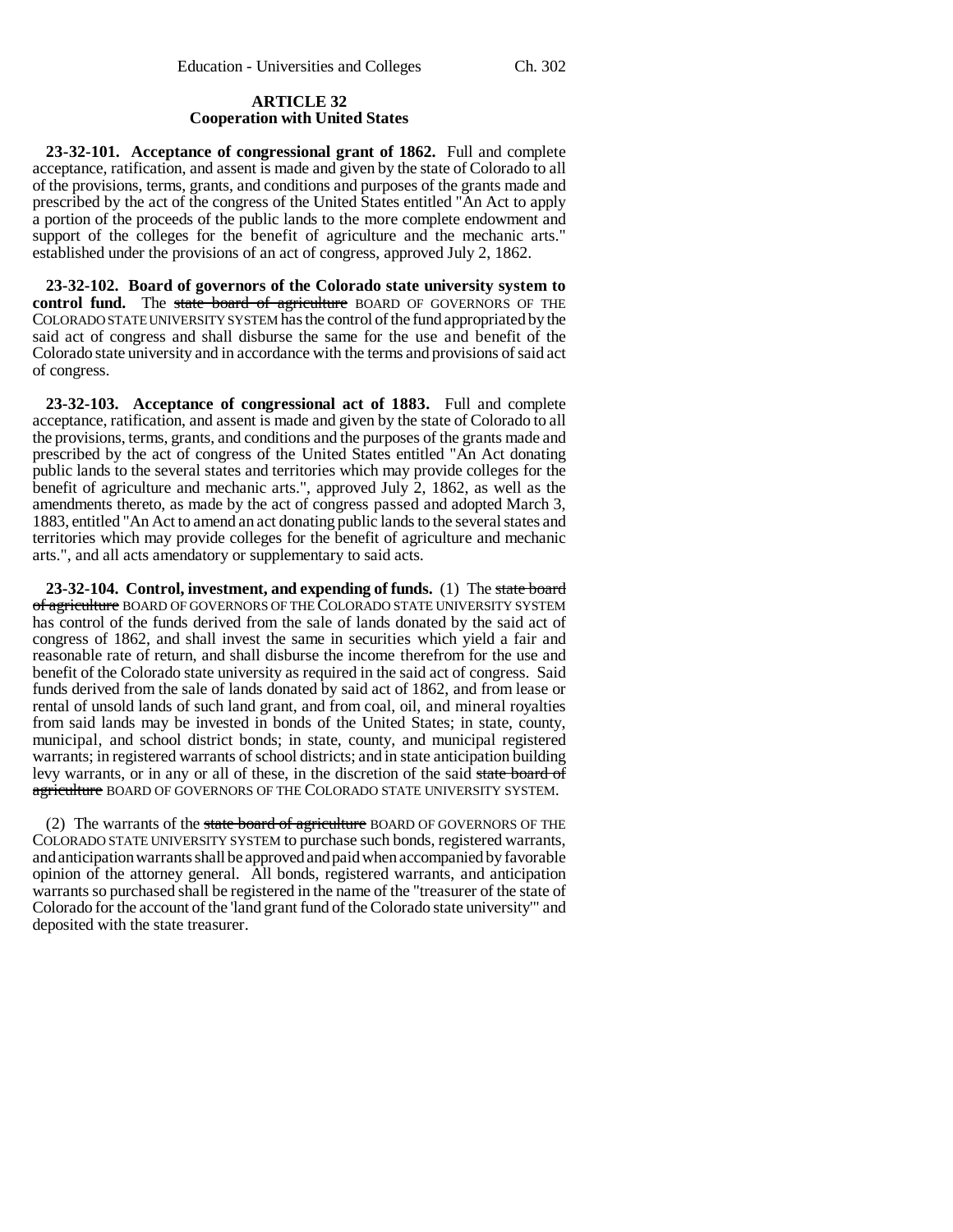(3) The general assembly of the state of Colorado engages that the principal of such fund shall forever remain unimpaired and the income thereof shall be applied without diminution to the uses and purposes prescribed in said act of congress; except that, as prescribed in said act of congress, a sum not exceeding ten percent of the principal of such fund may be expended by the state board of agriculture BOARD OF GOVERNORS OF THE COLORADO STATE UNIVERSITY SYSTEM for the purchase or exchange of lands for sites or experimental stations, subject to the approval of the governor and the provisions of sections 24-75-301 to 24-75-303, C.R.S.

**23-32-105. Report of value of bonds.** It is the duty of the county treasurer of each county in this state, upon the request of the state board of agriculture BOARD OF GOVERNORS OF THE COLORADO STATE UNIVERSITY SYSTEM, to make and transmit a report to such board on forms furnished by it, in such detail as may be required, as to the value of any county, municipal, or school district bonds of his OR HER county offered to the board for investment.

**23-32-106. Other funds - investment.** The state board of agriculture BOARD OF GOVERNORS OF THE COLORADO STATE UNIVERSITY SYSTEM has the right to invest in the same manner as provided in section 23-32-104 any other permanent funds, the principal of which is not subject to use, that may be held by or granted to the state for the use of the Colorado state university or other institutions under the control of the state board of agriculture BOARD OF GOVERNORS OF THE COLORADO STATE UNIVERSITY SYSTEM.

**23-32-107. Report on condition - appropriation.** The state board of agriculture BOARD OF GOVERNORS OF THE COLORADO STATE UNIVERSITY SYSTEM, on or before the fifteenth day of December immediately preceding the convening of the general assembly, shall make a report to the governor and the joint budget committee showing the condition of said fund, the investment thereof, the security taken therefor, and the amount of income derived therefrom. The report shall be submitted by the governor to the general assembly. If such report shows any loss in such funds, the amount of such loss shall be included in the governor's budget in order that the general assembly may fulfill the contractual obligations assumed by the state in accepting the provisions and grants of said act of congress of 1862 through an appropriation to repay such loss and keep the principal of such fund unimpaired.

**23-32-108. Management of funds.** The state board of agriculture BOARD OF GOVERNORS OF THE COLORADO STATE UNIVERSITY SYSTEM is designated to receive, manage, and disburse all funds not permanent in character derivable and derived under the several acts of congress supplementary to the act of congress of 1862.

**23-32-109. Purpose of sections.** It is the design of the general assembly in passing sections 23-32-103 to 23-32-109 to supplement and make more definite previous acts of acceptance of said several grants and the conditions thereof, and particularly to definitely provide for the management and investment of the permanent funds so derived, to the end that the engagements of the state with reference thereto may be kept.

**23-32-110. Acceptance of congressional act of 1928.** Full and complete acceptance, ratification, and assent is made and given by the state of Colorado to all the provisions, terms, grants, and conditions and purposes of the grants made and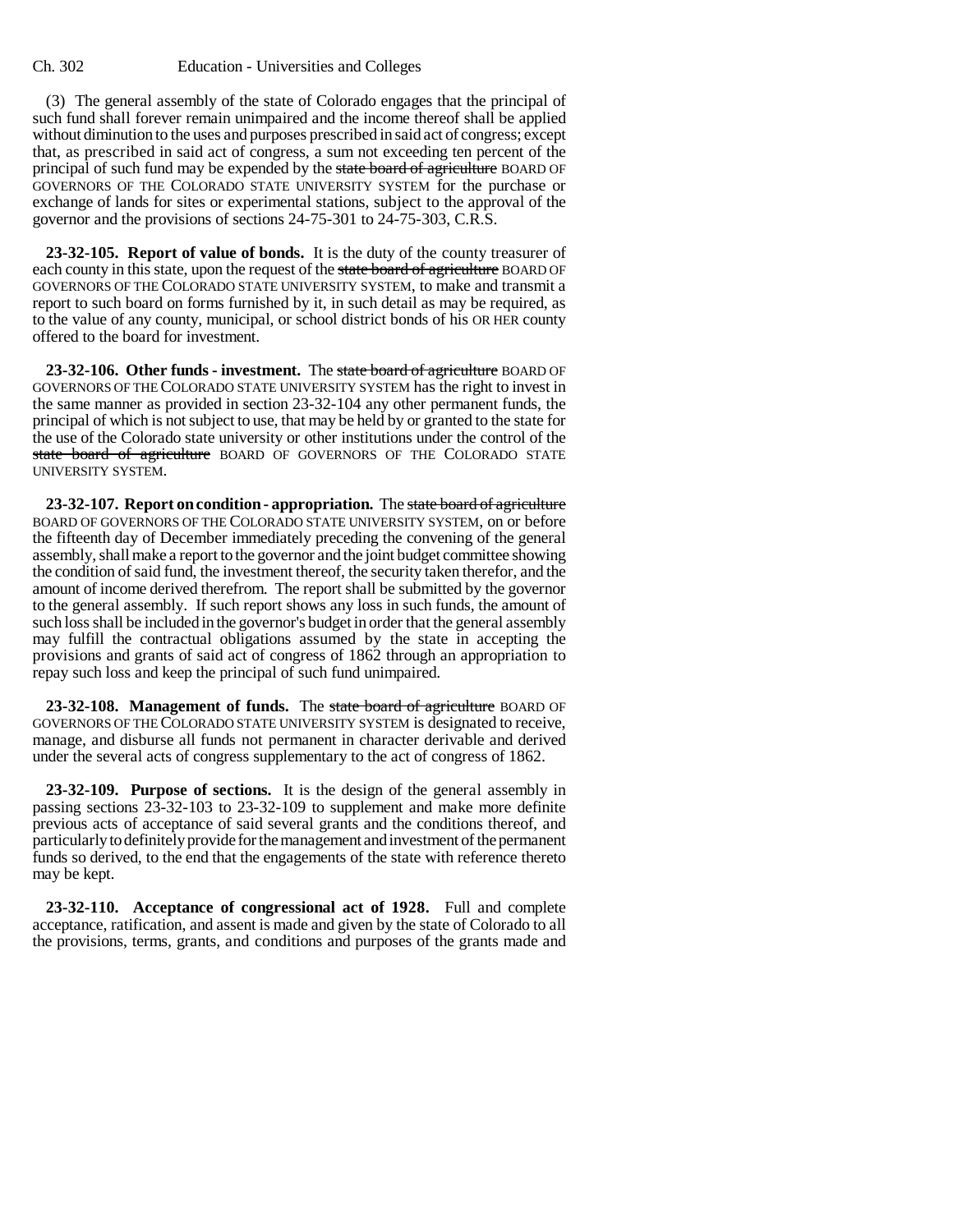prescribed by the act of congress of the United States entitled "An Act to provide for the further development of agricultural extension work at the agricultural colleges in the several states, receiving the benefit of the act entitled 'An Act donating public lands to the several states and territories which may provide colleges for the benefit of agriculture and mechanic arts.', approved July 2, 1862, and all acts supplementary thereto, and the United States department of agriculture, approved May 22, 1928." The action of the governor of the state in accepting in behalf of the state of Colorado the provisions of the said act of congress for the period from its approval to the adjournment of the present session of the general assembly as authorized by said act of congress is ratified.

**23-32-111.** Control of funds. The state board of agriculture BOARD OF GOVERNORS OF THE COLORADO STATE UNIVERSITY SYSTEM has the control of the funds appropriated by the said act of congress and shall disburse the same in accordance with the terms and provisions of the act of congress.

**23-32-112. Congressional act of 1914 accepted.** Full and complete acceptance and assent is made and given by the state of Colorado to the provisions, terms, and conditions made and prescribed by the act of congress of the United States entitled "An Act to provide for cooperative agricultural extension work between the agricultural colleges in the several states receiving the benefits of an act of congress approved July 2, 1862, and of acts supplementary thereto, and the United States department of agriculture, known as the Smith-Lever Act, approved May 8, 1914." The Colorado state university in the state of Colorado is designated as the beneficiary of said act under the direction of the state board of agriculture BOARD OF GOVERNORS OF THE COLORADO STATE UNIVERSITY SYSTEM.

**23-32-113. Board to receive and expend funds.** The state board of agriculture BOARD OF GOVERNORS OF THE COLORADO STATE UNIVERSITY SYSTEM is designated as the officer of the state of Colorado duly authorized to receive and expend the funds available under said act of congress to the state of Colorado for the uses and purposes therein prescribed.

**23-32-114. Acceptance of congressional act of 1935.** Full and complete acceptance, ratification, and assent is made and given by the state of Colorado to all the provisions, terms, grants, and conditions and purposes of the grants made and prescribed by the act of congress of the United States entitled "An Act to provide for research into basic laws and principles relating to agriculture and to provide for the further development of cooperative agricultural extension work and the more complete endowment and support of land-grant colleges.", approved June 29, 1935. The action of the governor of the state in accepting in behalf of the state of Colorado the provisions of the said act of congress for the period from its approval to the adjournment of the thirty-first session of the general assembly as authorized by said act of congress is ratified.

**23-32-115. Control of funds from 1935 act.** The state board of agriculture BOARD OF GOVERNORS OF THE COLORADO STATE UNIVERSITY SYSTEM has the control of the funds appropriated by the said act of congress and shall disburse the same for the use and benefit of the Colorado state university for instruction, for research and investigations, and for cooperative agricultural extension work in accordance with the terms and provisions of said act of congress.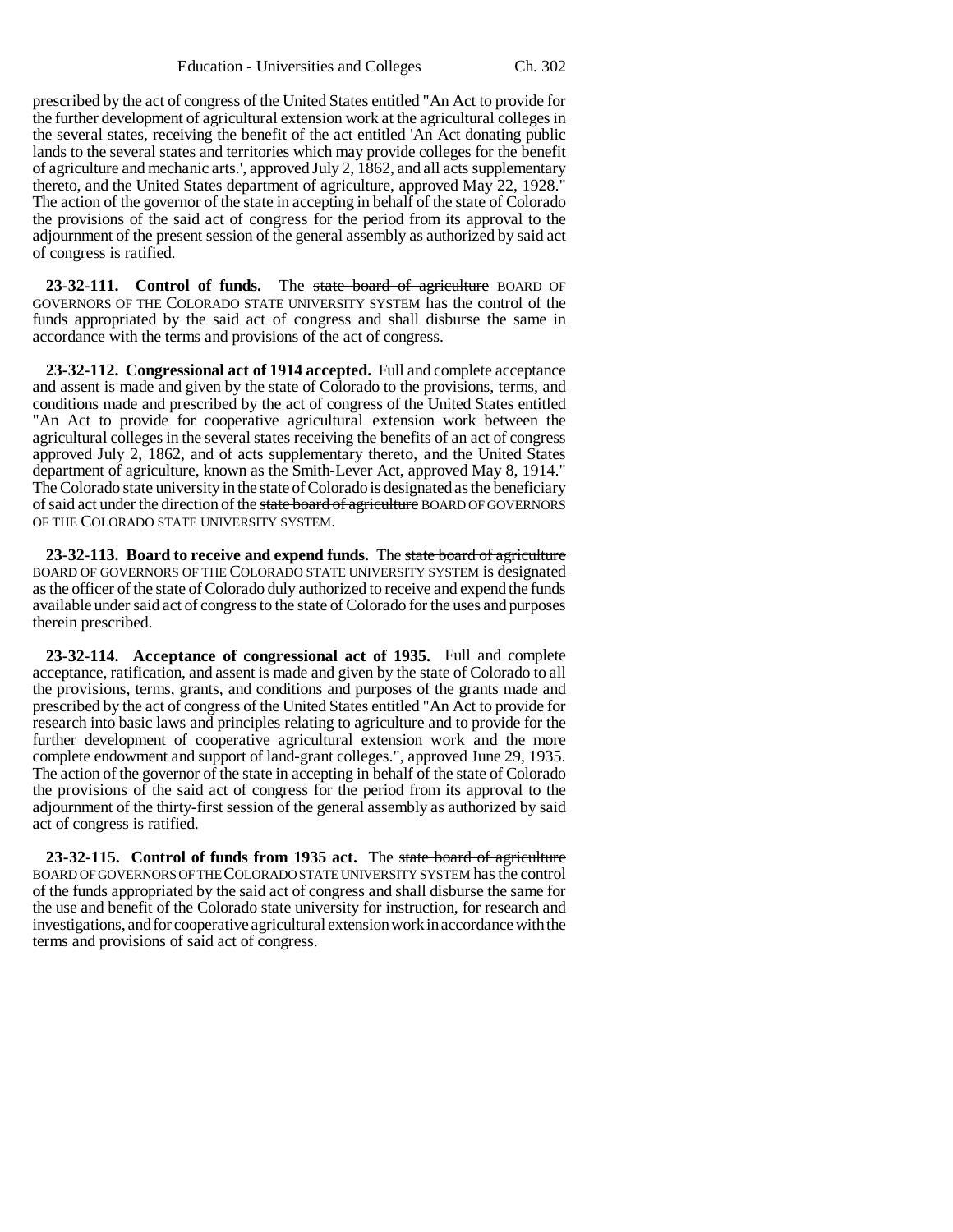**SECTION 7.** Article 33 of title 23, Colorado Revised Statutes, is amended to read:

### **ARTICLE 33 Experiment Stations**

**23-33-101. Acceptance of congressional act of 1862.** Full and complete acceptance, ratification, and assent is made and given by the state of Colorado to all of the provisions, terms, grants, and conditions and purposes of the grants made and prescribed by the act of congress of the United States entitled "An Act to establish agricultural experiment stations in connection with the colleges established in the several states, under the provisions of an act approved July 2, 1862, and of the acts supplementary thereto.".

23-33-102. Control of fund. The state board of agriculture BOARD OF GOVERNORS OF THE COLORADO STATE UNIVERSITY SYSTEM has the control of the fund appropriated by the said act of congress and shall disburse the same for the use and benefit of the agricultural experiment station department of the Colorado state university in accordance with the terms and provisions of said act of congress.

**23-33-103. Acceptance of congressional act of 1906.** Full and complete acceptance, ratification, and assent is made and given by the state of Colorado to all the provisions, terms, grants, and conditions and purposes of the grants made and prescribed by the act of congress of the United States entitled "An Act to provide for an increased annual appropriation for agricultural experiment stations and regulate the expenditure thereof.", approved March 16, 1906.

**23-33-104. Board to control fund.** The state board of agriculture BOARD OF GOVERNORS OF THE COLORADO STATE UNIVERSITY SYSTEM has the control of the fund appropriated by the said act of congress and shall disburse the same for the use and benefit of the agricultural experiment station department of the Colorado state university in accordance with the terms and provisions of said act of congress.

**23-33-105. Board to cooperate with counties.** The state board of agriculture BOARD OF GOVERNORS OF THE COLORADO STATE UNIVERSITY SYSTEM is authorized to cooperate with the several counties of the state in research work and in investigations of matters pertaining to the agricultural and industrial development of the counties and state upon such terms and in such manner as may be mutually agreed upon by the respective boards of county commissioners and the state board of agriculture BOARD OF GOVERNORS OF THE COLORADO STATE UNIVERSITY SYSTEM.

**23-33-106. Employees and specialists.** The state board of agriculture BOARD OF GOVERNORS OF THE COLORADO STATE UNIVERSITY SYSTEM is vested with the power to employ and to discharge, as in its opinion the interests of the service require, all employees and specialists engaged to carry out the provisions of this section and section 23-33-105.

**23-33-107. Station established on the divide.** For the furtherance and promotion of the agricultural interests of this state, an agricultural experimental station is established in that section of country commonly known as the divide in the northern part of El Paso county, more particularly described as township eleven, range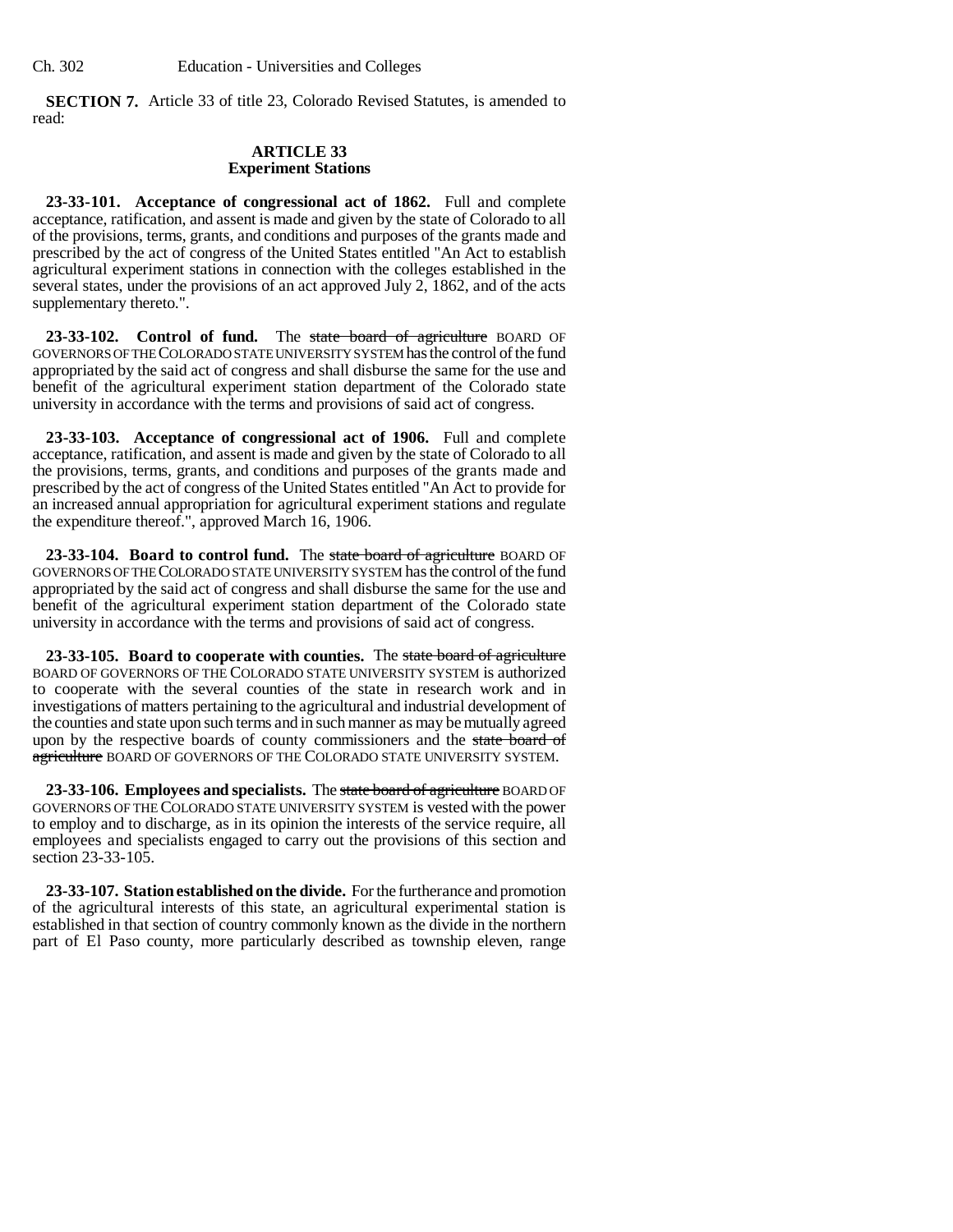sixty-five west, or eleven, range sixty-four west, of the sixth principal meridian. The precise location shall be determined as provided in section 23-33-108.

**23-33-108. Board to secure lands.** The state board of agriculture BOARD OF GOVERNORS OF THE COLORADO STATE UNIVERSITY SYSTEM is authorized to select the necessary lands, secure the same either by lease or purchase, make all necessary improvements in the way of buildings and fences, and take such steps as it deems necessary to successfully establish said stations.

23-33-109. Board to supervise. The state board of agriculture BOARD OF GOVERNORS OF THE COLORADO STATE UNIVERSITY SYSTEM has the control and supervision of said station. It shall appoint a superintendent and such other officers and employees as necessary to carry on the said station successfully. It shall have power to fix salaries and all compensation of employees and is empowered to fix such rules and regulations necessary for the successful attainment of the object for which said station is established and maintained. It shall also appoint three resident trustees who shall act without compensation; except that, when it becomes necessary, they may be allowed traveling expenses in attending to the discharge of their duties.

**23-33-110. Objects of station.** The object of this agricultural experimental station is to determine the adaptability of crops of grain, grasses, root crops, and all other growths which may grow in this latitude and the most economical method of producing the best results in growing such crops with and without irrigation. In aid of these objects, the state board of agriculture BOARD OF GOVERNORS OF THE COLORADO STATE UNIVERSITY SYSTEM may select land, not to exceed two hundred acres, in the San Luis valley, out of the state lands there found for this purpose, and shall appoint three local trustees for the management of the same. In aid of these objects, the state board of agriculture BOARD OF GOVERNORS OF THE COLORADO STATE UNIVERSITY SYSTEM may select land, not to exceed two hundred acres, in the Arkansas valley in the county of Bent, out of the state lands there found for this purpose, and shall appoint three local trustees for the management of the same. In further aid of these objects, the state board of agriculture BOARD OF GOVERNORS OF THE COLORADO STATE UNIVERSITY SYSTEM may select lands, to the extent of two hundred acres, in the valley of the Uncompahgre river, or the valley of the Gunnison river, or the valley of the north fork of the Gunnison river in Delta county, state of Colorado, for the purpose of an experimental agricultural station, and shall appoint three local trustees to manage the same. Such lands shall be selected from state lands or secured by purchase, gift, or donation, as the state board of agriculture BOARD OF GOVERNORS OF THE COLORADO STATE UNIVERSITY SYSTEM may decide.

**23-33-111. Proceeds from station.** The proceeds arising from the sale of products of agricultural experimental stations shall be applied in the liquidation of the running expenses. All moneys so accruing shall be credited as coming from the state and applied as part or whole payment of any amount which may be appropriated from the funds of the state for the maintenance of the stations.

**23-33-112. Expenses, how paid.** To enable the state board of agriculture BOARD OF GOVERNORS OF THE COLORADO STATE UNIVERSITY SYSTEM to carry out the provisions of sections 23-33-107 to 23-33-112, it is authorized to expend such amount as it may deem necessary in establishing agricultural experimental stations, out of any moneys which may accrue to the state by action of the congress of the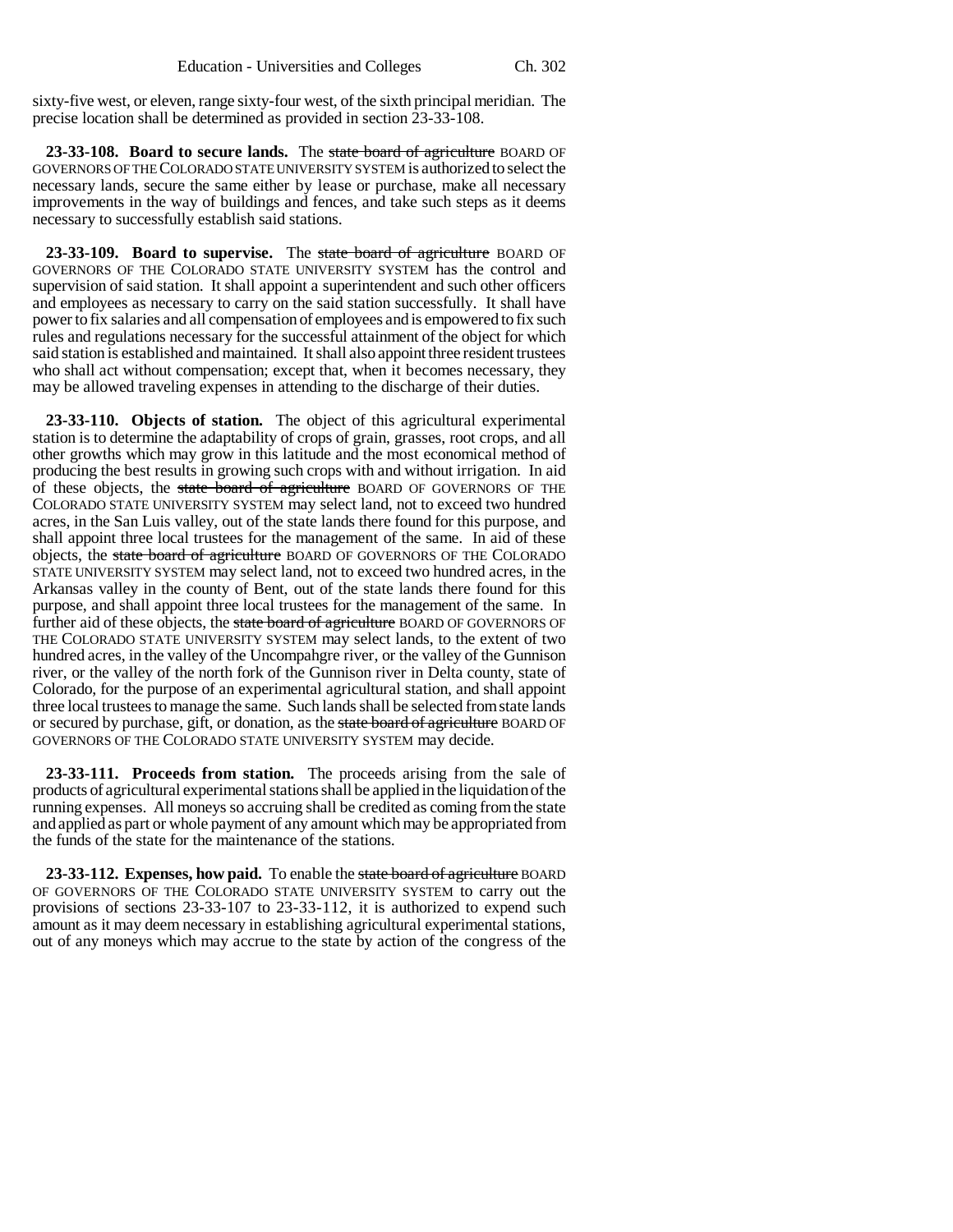United States for the purpose of establishing agricultural experimental stations in the various states and territories of the United States.

**23-33-113. Station in Cheyenne county.** (1) For the furtherance and promotion of the agricultural interests of this state, an agricultural experiment station shall be established in the eastern half of Cheyenne county, more particularly described as township fourteen, south, range forty-four west.

(2) The state board of agriculture BOARD OF GOVERNORS OF THE COLORADO STATE UNIVERSITY SYSTEM is authorized to select the necessary lands, secure the same by gift or donation, make all necessary improvements in the way of buildings and fences, and take such steps as it deems necessary to establish said station.

**23-33-114. Control and supervision of station.** The state board of agriculture BOARD OF GOVERNORS OF THE COLORADO STATE UNIVERSITY SYSTEM has absolute control and supervision of said station. Pursuant to section 13 of article XII of the state constitution, it shall appoint a superintendent and such other officers and employees deemed necessary to carry on successfully the said station. The board is empowered to make such rules and regulations as deemed necessary and expedient. It shall appoint three resident trustees who shall act without compensation; except that, when it becomes necessary, they may be allowed traveling expenses in the discharge of their duties.

**23-33-115. Objects of station.** The object of this agricultural experiment station is to determine the adaptability of crops of grain, grasses, root crops, and all other growths which may grow in this latitude and the most economical methods of producing the best results in growing such crops without irrigation.

**23-33-116. Disposition of proceeds.** The proceeds arising from the sale of the products of said station and from all other sources shall be paid to the treasurer of the board and by the board disbursed for the use and benefit of said station.

**23-33-117. Expenses of station, how paid.** To enable the state board of agriculture BOARD OF GOVERNORS OF THE COLORADO STATE UNIVERSITY SYSTEM to carry out the provisions of sections 23-33-113 to 23-33-117, it is authorized to expend such amount as it deems necessary in establishing the station described in section 23-33-113 out of any moneys which accrue to the state by action of the congress of the United States for the purpose of establishing agricultural experiment stations in the various states and territories of the United States.

**23-33-118. Experiment station at Greeley.** For the furtherance and promotion of the agricultural interests of this state, particularly to investigate the nature and causes of potato diseases and to find remedial or preventative measures therefor and generally to improve the potato industry of Colorado, an agricultural experiment station is established at or near Greeley, Weld county, Colorado. The station shall be under the joint control and management of the Colorado state university and the bureau of plant industry of the United States department of agriculture, as provided in the memorandum of agreement between the board of county commissioners of Weld county, Colorado, the agricultural experiment station of said university, and the bureau of plant industry of the United States relative to cooperative work on potato culture and potato diseases under irrigation.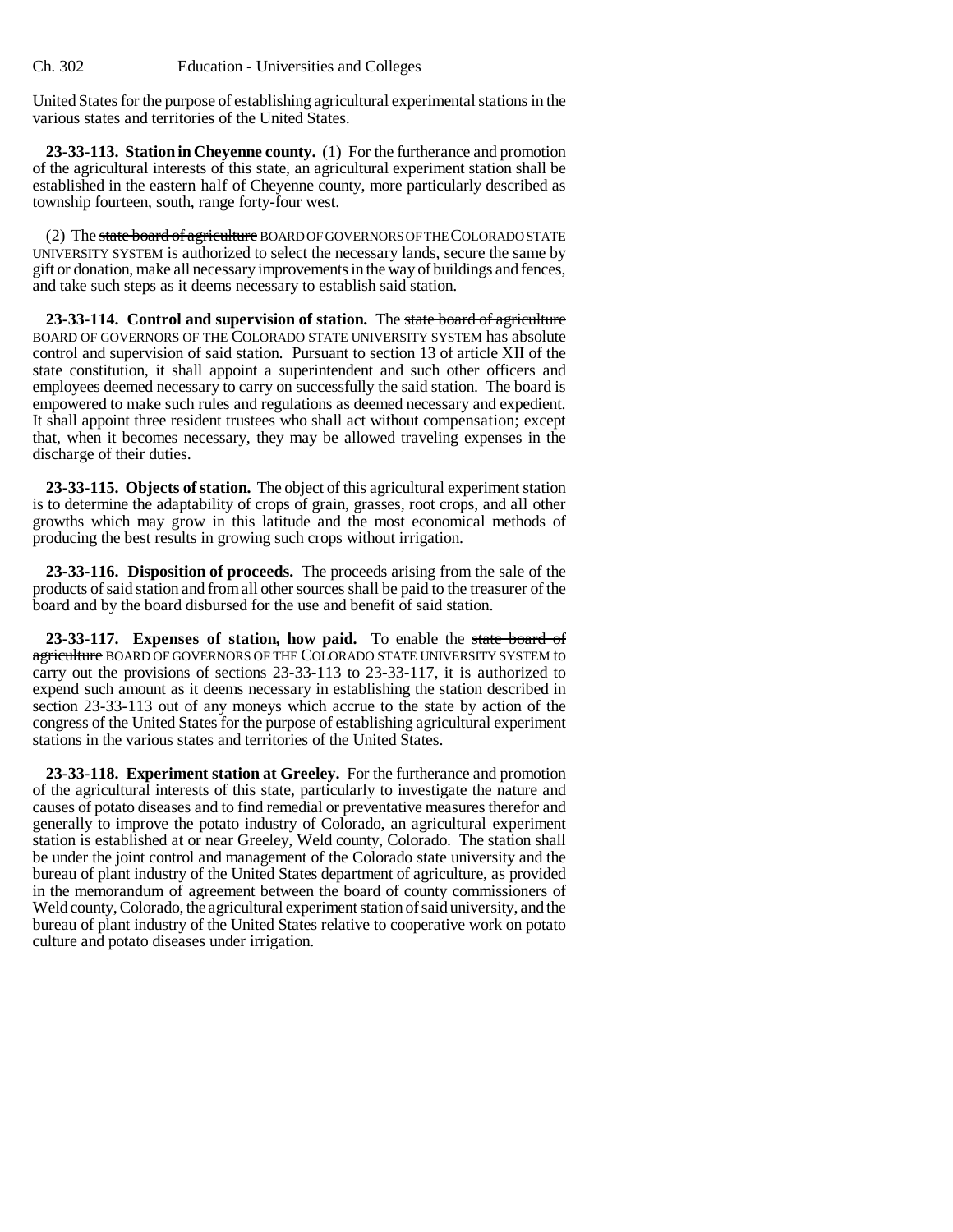**23-33-119. Joint control with U.S. bureau of plant industry.** The state board of agriculture BOARD OF GOVERNORS OF THE COLORADO STATE UNIVERSITY SYSTEM has joint control of said station established in section 23-33-118 with the said bureau of plant industry of the United States as determined by the parties. The state board of agriculture BOARD OF GOVERNORS OF THE COLORADO STATE UNIVERSITY SYSTEM of the state of Colorado has control of all moneys appropriated by the state for the use of said station, and has power to fix the compensation of employees, except those employed by the United States department of agriculture.

**23-33-120. Purchase of lands.** In order to improve the work of the experiment station at Greeley established under sections 23-33-118 and 23-33-119 and maintained under a cooperative agreement between the board of county commissioners of Weld county, the experiment station of the Colorado state university, and the bureau of plant industry of the United States department of agriculture, the state board of agriculture BOARD OF GOVERNORS OF THE COLORADO STATE UNIVERSITY SYSTEM and Weld county, represented by the board of county commissioners, are authorized to purchase land for the use of said station on a dollar-for-dollar basis.

**23-33-121. Where title to vest.** The title to said land when purchased and to said improvements shall vest in the said state board of agriculture BOARD OF GOVERNORS OF THE COLORADO STATE UNIVERSITY SYSTEM as trustee for the state of Colorado.

**23-33-122. Sale of lands - proceeds.** If for any reason the use of said land for such experimental purposes as are provided in sections 23-33-118 and 23-33-119 is discontinued, the land shall be sold. The proceeds of such sale shall be divided equally between said county and the state of Colorado, and the part thereof belonging to the state of Colorado shall be returned to the general fund of the state. The controller is authorized to draw his warrants against this appropriation upon vouchers of the state board of agriculture BOARD OF GOVERNORS OF THE COLORADO STATE UNIVERSITY SYSTEM, signed by its president and countersigned by its secretary.

**23-33-123. Dryland branch experiment station.** (1) For the furtherance, promotion, and conservation of the agricultural interests of this state, a dryland branch experiment station is authorized to be established in Baca county on lands leased from the federal government.

(2) The state board of agriculture BOARD OF GOVERNORS OF THE COLORADO STATE UNIVERSITY SYSTEM is authorized to secure the necessary lands either by lease or purchase, as it sees fit, and to make all necessary improvements thereon, and to take such steps as it deems necessary to successfully establish said station.

(3) The state board of agriculture BOARD OF GOVERNORS OF THE COLORADO STATE UNIVERSITY SYSTEM has absolute control and supervision of said station. Pursuant to section 13 of article XII of the state constitution, the board shall appoint a superintendent and such other officers and employees as it deems necessary to carry on successfully the said station. The board is empowered to make such rules and regulations as deemed necessary and expedient. The board shall appoint three resident trustees who shall act without compensation; except that, when it becomes necessary, they may be allowed traveling expenses in the discharge of their duties.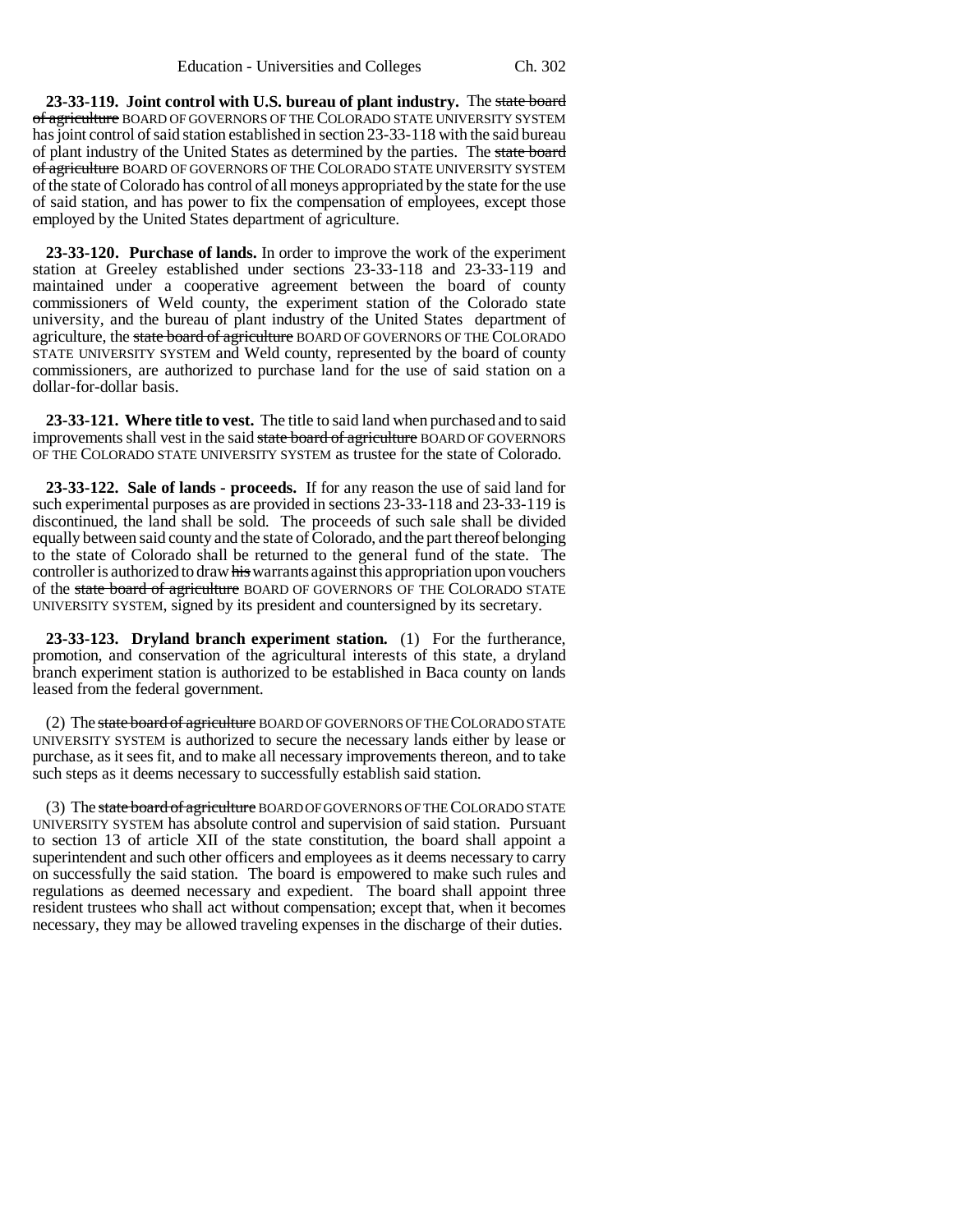#### Ch. 302 Education - Universities and Colleges

(4) The object of this dryland branch experiment station is to conduct applied research on methods of preventing and controlling wind erosion on crop and range land in southeastern Colorado, to evaluate these methods in terms of costs and benefits to the farmer and rancher, and to establish time-tried and economically feasible systems of crop rotation, tillage management, and reseeding which will minimize the hazards of wind erosion and stabilize thereby the agricultural economy of the area.

(5) The proceeds arising from the sale of products of said station shall be applied in the liquidation of the running expenses. All moneys so accruing shall be credited as coming from the state and applied as part or whole payment of any amount which may be appropriated from the funds of the state for the maintenance of said station.

**SECTION 8.** 23-34-104 (1), Colorado Revised Statutes, is amended to read:

**23-34-104. Organization - cooperative relationships.** (1) The service is an organizational unit of the Colorado state university, under the supervision and control of the university's administration and the state board of agriculture BOARD OF GOVERNORS OF THE COLORADO STATE UNIVERSITY SYSTEM.

**SECTION 9.** 23-35-101 (2) and (3), Colorado Revised Statutes, are amended to read:

**23-35-101. Colorado water resources research institute - creation.** (2) The institute shall be a unit of the Colorado state university under the supervision and control of the university's administration and the state board of agriculture BOARD OF GOVERNORS OF THE COLORADO STATE UNIVERSITY SYSTEM.

(3) The principal administrative officer of the institute shall be a director, who shall be appointed by the president of the Colorado state university with the approval of the state board of agriculture BOARD OF GOVERNORS OF THE COLORADO STATE UNIVERSITY SYSTEM and who shall be under the direct supervision of the president of Colorado state university or a vice-president thereof designated by the president. To meet the purposes of the institute, the director, with the advice of the advisory committee established pursuant to section 23-35-102, shall develop appropriate policies and procedures for identification of priority research problems; for collaborating with water user associations, other universities, federal, state, and local government agencies, and the general assembly in the formulation of its research program; for selection of projects to be funded; and for the dissemination of information and transfer of technology which is produced by the research.

**SECTION 10.** 23-50-101 (1) (e), Colorado Revised Statutes, is amended to read:

**23-50-101. Governing board for state colleges.** (1) (e) The trustees of the state colleges in Colorado shall retain such authority over the setting of fees and other fiscal matters at the university of southern Colorado directly related to present and future facilities and pledges under the systemwide bonding agreement in effect as of May 1, 1972, but no action changing the liabilities of said university with reference to the system may be taken without thirty days' prior notice to the state board of agriculture BOARD OF GOVERNORS OF THE COLORADO STATE UNIVERSITY SYSTEM.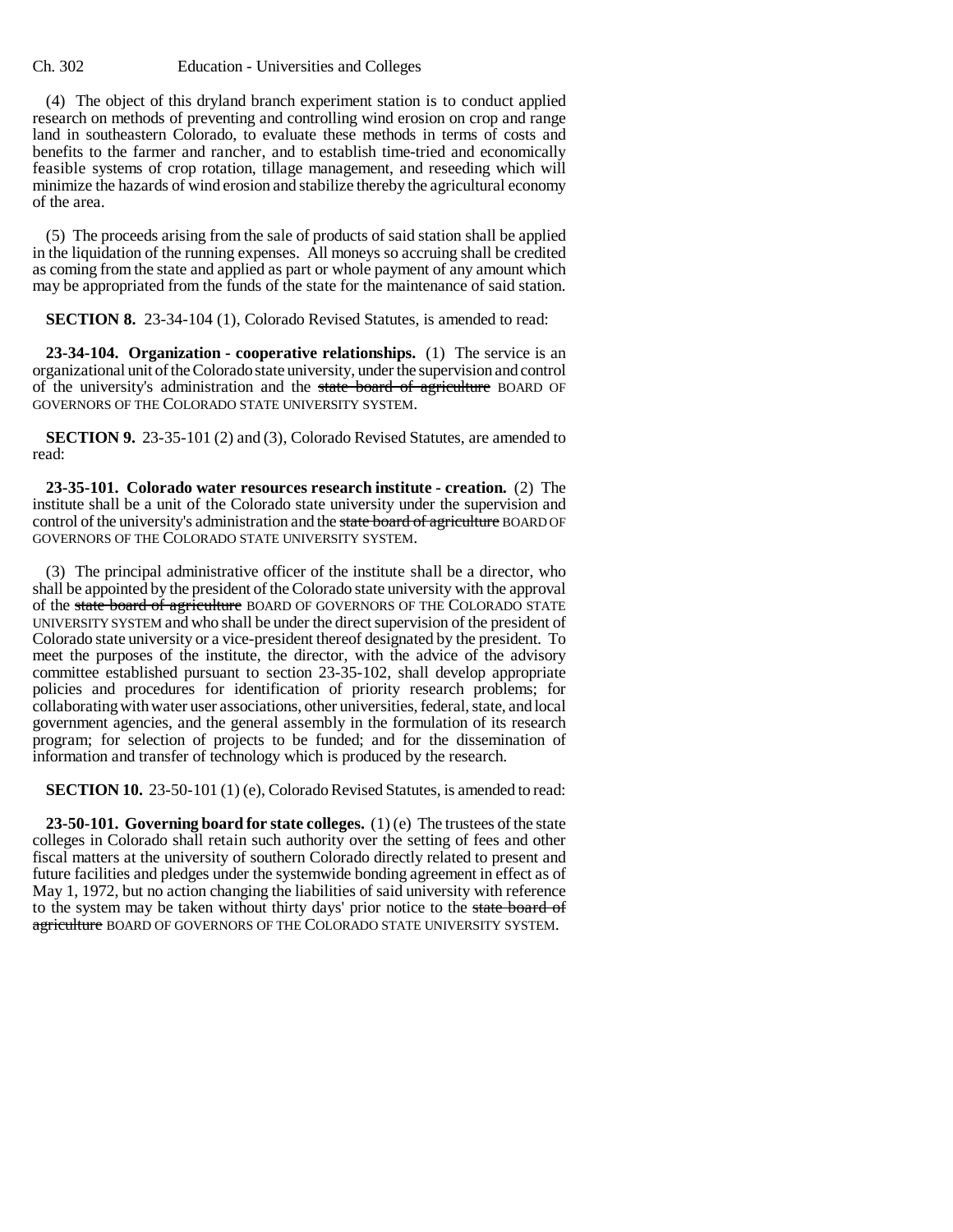**SECTION 11.** Part 1 of article 52 of title 23, Colorado Revised Statutes, is amended to read:

# PART 1 FORT LEWIS COLLEGE

**23-52-101. Legislative declaration.** The general assembly finds, determines, and declares: That Fort Lewis college had its beginnings on land originally set aside by the federal government as an Indian school; that a sizeable Indian student population on the campus of Fort Lewis college is desirable; that the state will continue and improve the outstanding Indian education program now in existence at Fort Lewis college; that although this part 1 is intended to establish the obligation of the state of Colorado in this regard, the state intends to pursue all other possible sources of funding for program development and student aid for the Indian education program; and that the state further intends to assure continuity in the Fort Lewis college program for all qualified Indian students who were enrolled and in good standing prior to July 1, 1971.

**23-52-102. College established - role and mission.** There is hereby established a college at Durango, to be known as Fort Lewis college, which shall be a general baccalaureate institution with moderately selective admission standards. Fort Lewis college shall offer selected undergraduate professional programs.

**23-52-103. Governing board - general power.** The governing board of Fort Lewis college is the state board of agriculture BOARD OF GOVERNORS OF THE COLORADO STATE UNIVERSITY SYSTEM, which shall have general supervision of the college and plenary power to enact rules and regulations for the governing of the college. However, Fort Lewis college shall be operated independently of other institutions of higher education until April 15, 1986.

**23-52-104. Governing board - powers.** (1) In addition to those powers conferred elsewhere in this part 1, the state board of agriculture BOARD OF GOVERNORS OF THE COLORADO STATE UNIVERSITY SYSTEM has the power to:

(a) Appoint a president of Fort Lewis college who shall hold his office until removed by the board or until he OR SHE resigns the same;

(b) Appoint such other executive officers of the college as may be required;

(c) Appoint such faculty and employees as the necessities of the college demand;

(d) Determine the compensation to be paid to the president, executive officers, faculty, and professional staff;

(e) Sell, lease, or exchange real property, or any interest therein, as specified in section 23-30-102, the ownership of which is vested in the state board of agriculture BOARD OF GOVERNORS OF THE COLORADO STATE UNIVERSITY SYSTEM or Fort Lewis college. The state board of agriculture BOARD OF GOVERNORS OF THE COLORADO STATE UNIVERSITY SYSTEM shall report all proposed sales, leases, or exchanges of such real property adjacent to or titled in Fort Lewis college to the Colorado commission on higher education, which will review and approve or disapprove the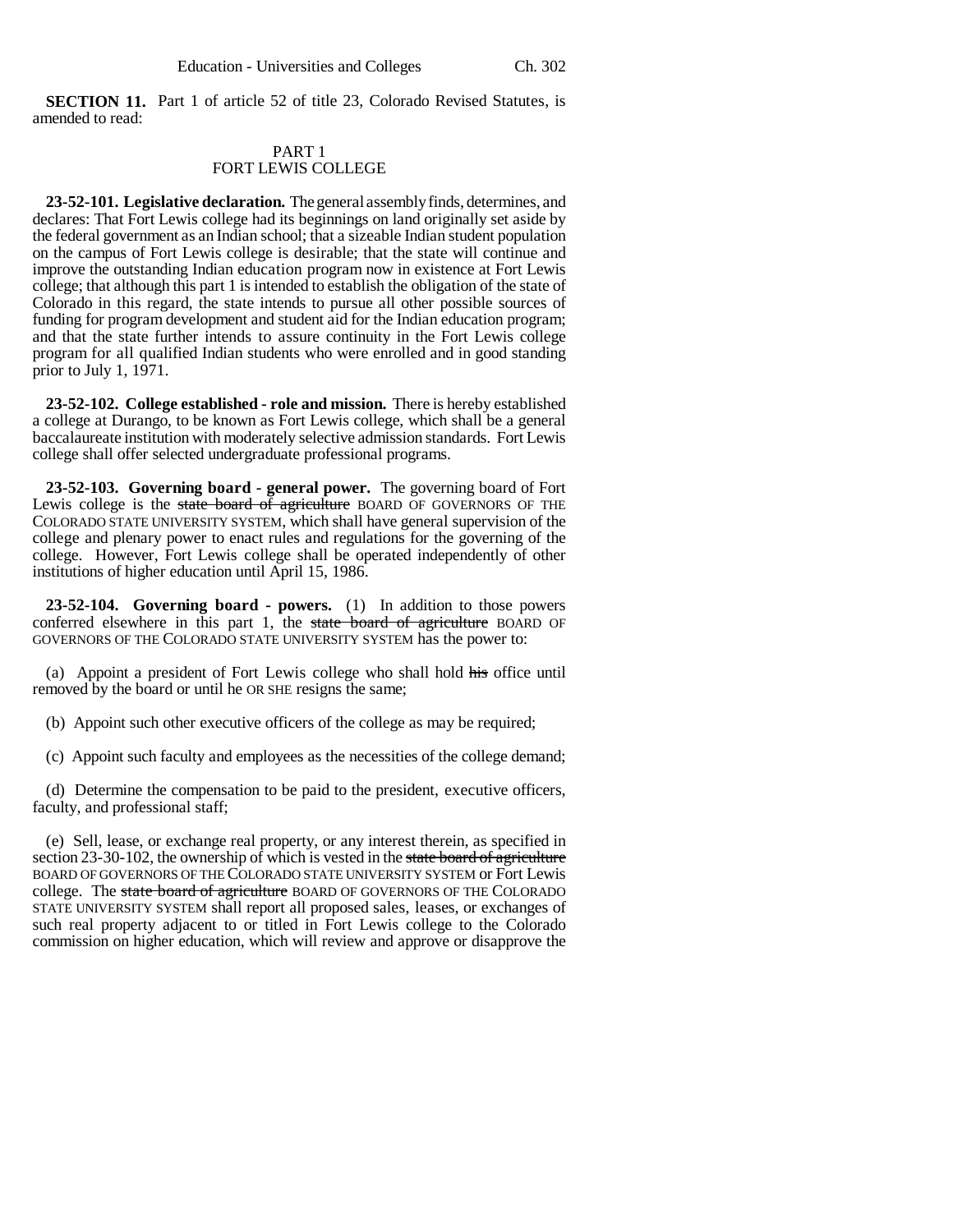proposed transaction pursuant to section 23-1-106.

**23-52-104.5. Powers and duties of the president.** The president of Fort Lewis college shall report directly to the state board of agriculture BOARD OF GOVERNORS OF THE COLORADO STATE UNIVERSITY SYSTEM until April 15, 1986.

23-52-105. Tuition fees - Indians. (1) The state board of agriculture BOARD OF GOVERNORS OF THE COLORADO STATE UNIVERSITY SYSTEM shall fix tuition in accordance with the level of cash fund appropriations set by the general assembly for the college pursuant to section 23-1-103.5, subject to the restriction that all qualified Indian pupils shall at all times be admitted to such college free of charge for tuition and on terms of equality with other pupils. The general assembly shall appropriate from the state general fund one hundred percent of the moneys required for tuition for such qualified Indian pupils.

(2) Special programs may also be offered to assist Indian pupils to prepare for, begin, or continue their college education at Fort Lewis college. Indian pupils shall not be charged tuition for such programs. The size of any special programs offered pursuant to this subsection (2) shall be limited by the facilities and revenues available and by the level of appropriations set therefor by the general assembly.

**23-52-106. Donations - power to invest.** All donations of money, securities, or other property of whatever kind and wherever situated made to Fort Lewis college shall be held by the state board of agriculture BOARD OF GOVERNORS OF THE COLORADO STATE UNIVERSITY SYSTEM for the use and benefit of Fort Lewis college, to be expended subject to appropriation by the general assembly or invested in such securities as are permitted for private trustees and similar fiduciaries under the law of the state of Colorado.

**23-52-107. Board empowered to lease grounds.** For the purpose of providing dormitories, living and dining halls, or cottages and equipment for the use of the college, and to enable the construction, financing, and ultimate acquisition thereof, and to aid in improving undeveloped portions of the grounds of the Fort Lewis college, the state board of agriculture BOARD OF GOVERNORS OF THE COLORADO STATE UNIVERSITY SYSTEM is empowered to lease grounds under its control to private persons or corporations for a term not exceeding fifty years and subject to such regulations as it may prescribe and upon the condition that such private persons or corporations shall construct and equip on such leased grounds such buildings or improvements as the board designates or approves and secure reimbursement for money invested therein from the rentals of such buildings or from their sale to the board acting for the state.

**23-52-108. No authority to obligate state.** Nothing in sections 23-52-107 to 23-52-113 shall constitute any authority to enter into any contract which in any way creates any debt or obligation upon the state on account of the construction of such buildings or improvements; but buildings and improvements erected on any such lands under the control of the state board of agriculture BOARD OF GOVERNORS OF THE COLORADO STATE UNIVERSITY SYSTEM and devoted to the uses of the college under the terms of sections 23-52-107 to 23-52-113 and the leasehold interest shall be exempt from taxation so far as permitted by the state constitution.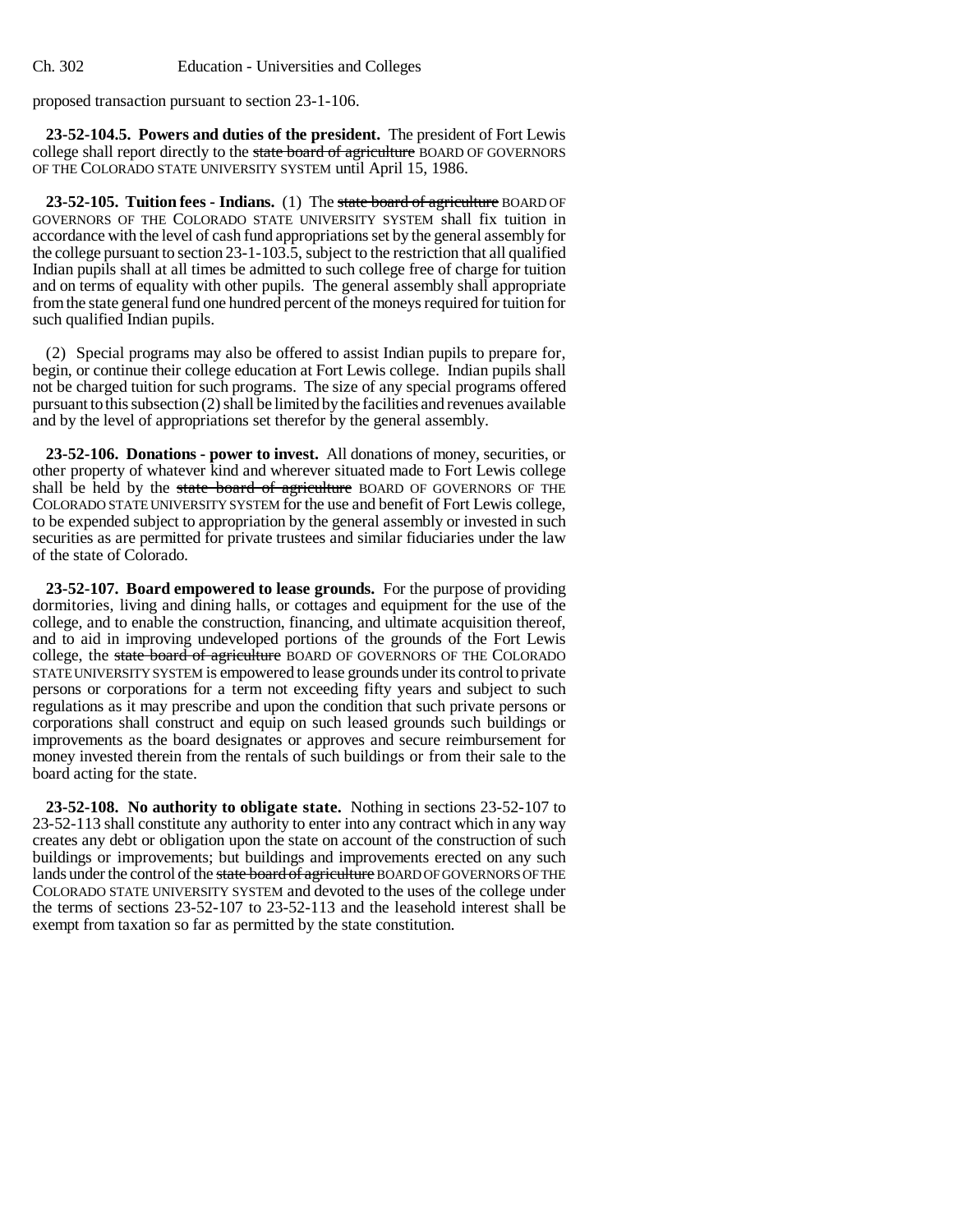**23-52-109. Buildings - control of.** The management of buildings erected and equipped under the terms of sections 23-52-107 to 23-52-113 and the scale of rentals thereof shall be subject to the approval of the state board of agriculture BOARD OF GOVERNORS OF THE COLORADO STATE UNIVERSITY SYSTEM.

**23-52-110. Board may rent buildings.** The state board of agriculture BOARD OF GOVERNORS OF THE COLORADO STATE UNIVERSITY SYSTEM is authorized to lease or rent such buildings constructed under the provisions of sections 23-52-107 to 23-52-113 from the private persons or corporations constructing the same upon such terms as it deems satisfactory as to current rental, maintenance, and ultimate purchase, paying therefor out of the revenues derived from the operation of such buildings by the board or from other funds under its control available for general maintenance purposes.

**23-52-111. To be state property at lease end.** Upon the termination of any lease or contract executed under the terms of sections 23-52-107 to 23-52-113 providing for the construction and equipment of buildings, such buildings shall become the property of the state, together with all equipment, furnishings, or appurtenances therein contained or thereto attached; except that personal goods or effects of any occupant may be removed.

**23-52-112. Leasehold interest may be sold.** Nothing in sections 23-52-107 to 23-52-113 shall prevent the transfer or sale of the leasehold interests prior to their expiration, subject to the approval of the state board of agriculture BOARD OF GOVERNORS OF THE COLORADO STATE UNIVERSITY SYSTEM.

**23-52-113. Board may rent rooms.** Upon the termination of any lease or contract executed with private persons or corporations for the construction of buildings under the terms of sections 23-52-107 to 23-52-113, the board is empowered to rent rooms or quarters in buildings erected under such leases or contracts for such reasonable compensation as it deems best in relation to current operation, maintenance, and upkeep costs.

**SECTION 12.** 23-55-103, Colorado Revised Statutes, is amended to read:

**23-55-103. Board of governors of the Colorado state university system to supervise.** The state board of agriculture BOARD OF GOVERNORS OF THE COLORADO STATE UNIVERSITY SYSTEM has the general supervision of the university of southern Colorado and the control and direction of the funds and appropriations made thereto and has the power to receive, demand, and hold for the uses and purposes of said university all money, lands, and other property which may be donated, devised, or conveyed thereto and to apply the same in such manner as shall best serve the objects and interests of the said university.

**SECTION 13.** 23-55-104, Colorado Revised Statutes, is amended to read:

**23-55-104. Power to acquire land.** The state board of agriculture BOARD OF GOVERNORS OF THE COLORADO STATE UNIVERSITY SYSTEM also has the power to take and hold, by gift, devise, or purchase or through exercise of the power of eminent domain pursuant to law, so much additional land as may become necessary for the location and construction of such additional buildings, structures, and other facilities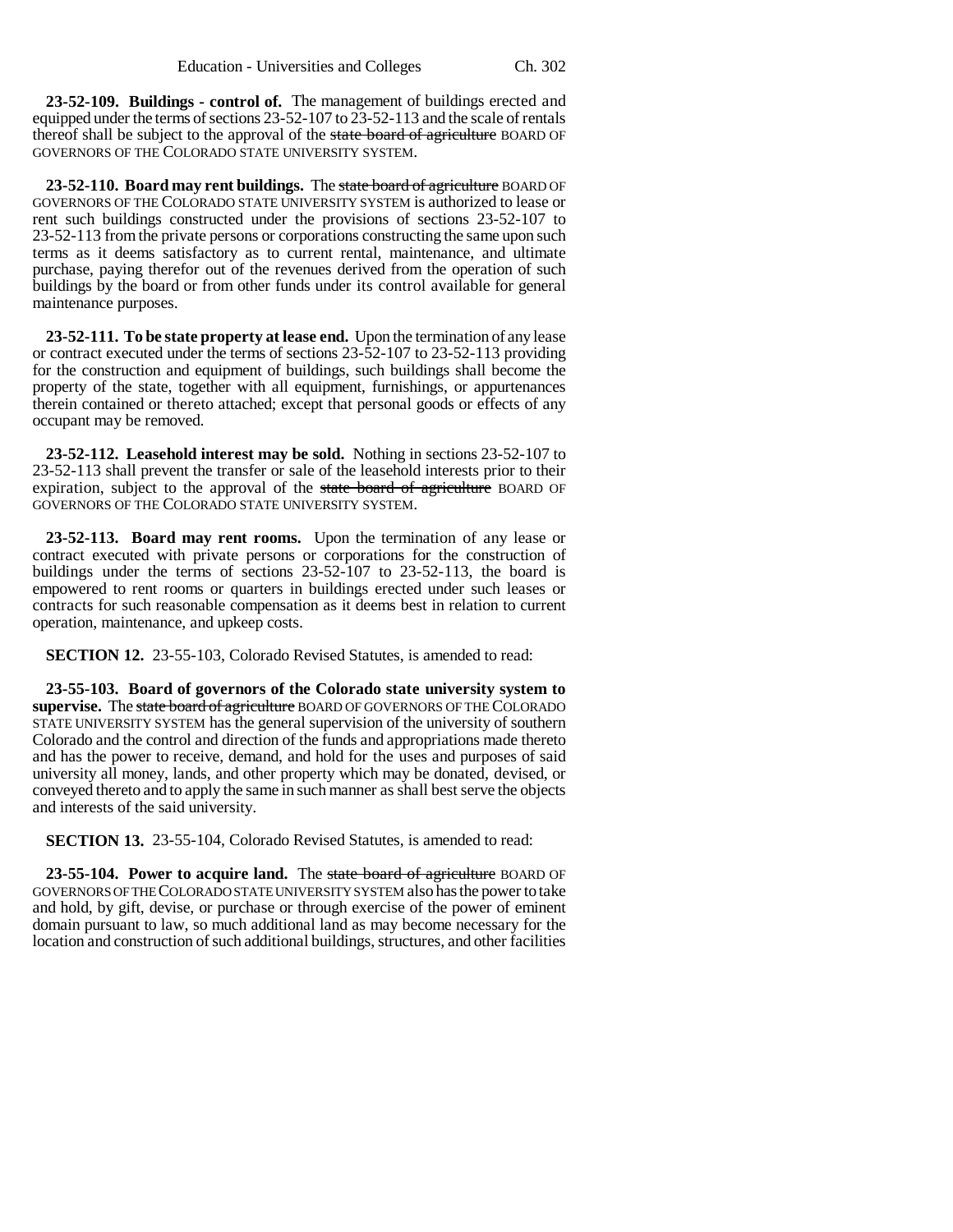as may be required for the uses and purposes of said university.

**SECTION 14.** 23-55-106, Colorado Revised Statutes, is amended to read:

**23-55-106. Additional powers of board.** (1) The state board of agriculture BOARD OF GOVERNORS OF THE COLORADO STATE UNIVERSITY SYSTEM also has the power to lease portions of the grounds of the university of southern Colorado to private persons and corporations for the construction of dormitory, living, dining, or cottage buildings and to rent, lease, maintain, operate, and purchase such buildings at such university, all in the manner provided by and subject to the limitations contained in sections 23-56-103 to 23-56-109; except that none of such grounds or improvements shall be used in any manner that discriminates against anyone because of race, creed, color, or religion.

(2) In exercising the powers conferred by subsection  $(1)$  of this section, the state board of agriculture BOARD OF GOVERNORS OF THE COLORADO STATE UNIVERSITY SYSTEM is authorized to enter into agreements which establish fixed building rental rates for the full term of any building lease, to let individual rooms and quarters within leased buildings at such rental rates as are approved by the said board and prescribed in the lease, and to enter into agreements not to alter such rates during the term of any lease agreement without the prior consent of the building lessor or his OR HER assigns.

(3) In addition to those powers conferred elsewhere in this article, the state board of agriculture BOARD OF GOVERNORS OF THE COLORADO STATE UNIVERSITY SYSTEM has the power to:

(a) Appoint a president of the university of southern Colorado who shall hold his THE office until removed by the said board or until he OR SHE resigns;

(b) Appoint such other executive officers of the university as may be required;

(c) Appoint such faculty and employees as the necessities of the university demand;

(d) Determine the compensation to be paid to the president, executive officers, faculty, and professional staff.

**SECTION 15.** 23-55-107, Colorado Revised Statutes, is amended to read:

**23-55-107. Board of governors of the Colorado state university system powers relating to real property.** The state board of agriculture BOARD OF GOVERNORS OF THE COLORADO STATE UNIVERSITY SYSTEM shall have the powers specified in section 23-30-102 regarding the sale, lease, or exchange of real property, or any interest therein, the ownership of which is vested in the state board of agriculture BOARD OF GOVERNORS OF THE COLORADO STATE UNIVERSITY SYSTEM or the university of southern Colorado. The state board of agriculture BOARD OF GOVERNORS OF THE COLORADO STATE UNIVERSITY SYSTEM shall report all proposed sales, leases, or exchanges of such real property adjacent to or titled in university of southern Colorado to the Colorado commission on higher education, which will review and approve or disapprove the proposed transaction pursuant to section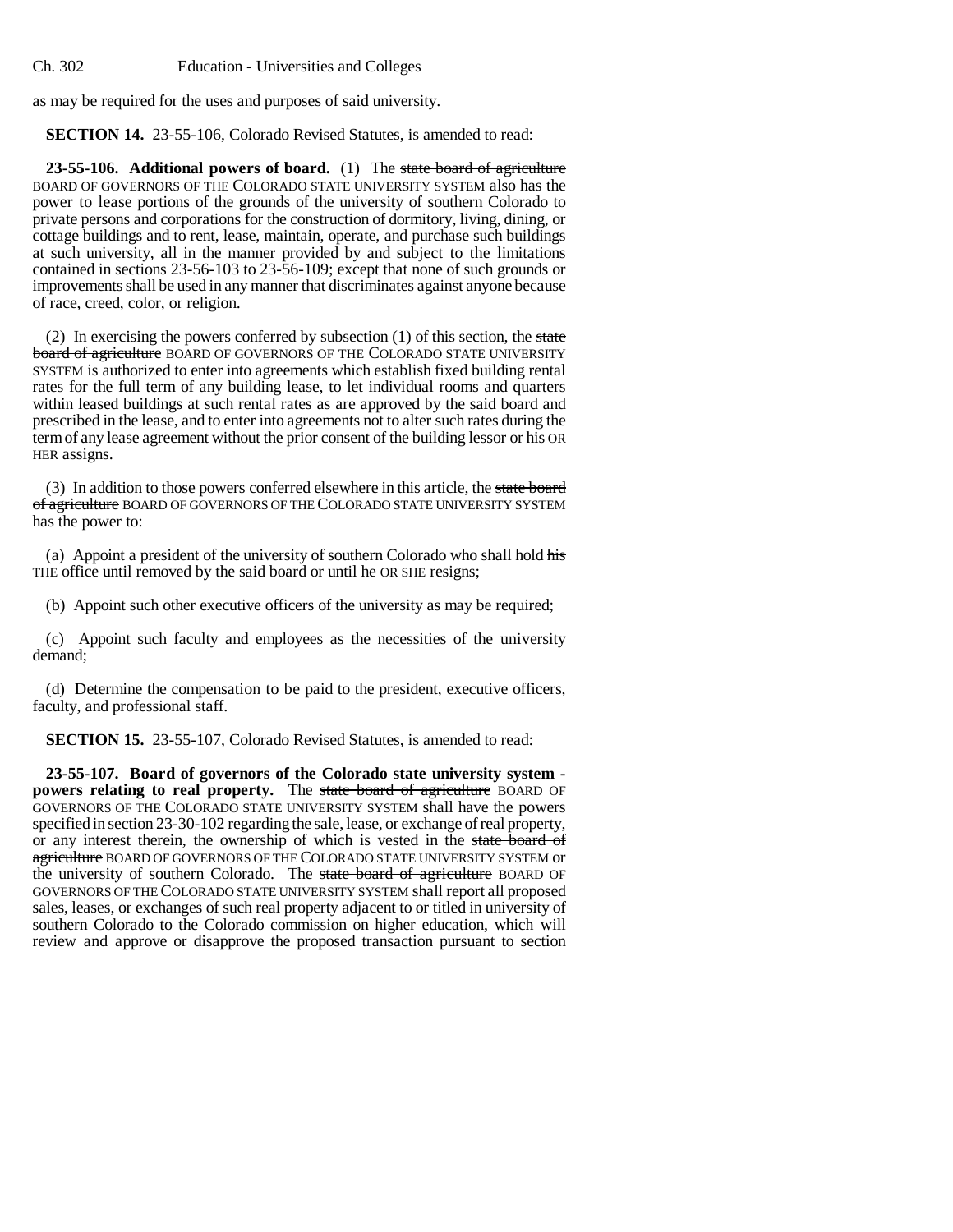## 23-1-106.

**SECTION 16.** 23-73-102 (1), Colorado Revised Statutes, is amended to read:

**23-73-102. Institute established.** (1) The regents of the university of Colorado, the state board of agriculture BOARD OF GOVERNORS OF THE COLORADO STATE UNIVERSITY SYSTEM for the Colorado state university system, the state board of community colleges and occupational education, the board of trustees of the university of northern Colorado, the trustees of the Colorado school of mines, the trustees of the state colleges in Colorado, Aims community college, and Colorado mountain college, acting in concert, are hereby authorized to incorporate, the Colorado institute of technology, referred to in this article as the "institute"; except that any of the named governing boards may choose not to participate in incorporating the institute. The governing boards may also work with the university of Denver, the Colorado technical university, and any other nonpublic institution in incorporating the institute. The institute shall be a Colorado nonprofit corporation with the condition that the corporation be structured and function in accordance with the remaining terms of this article.

**SECTION 17.** 24-1-114 (4) (b), Colorado Revised Statutes, is amended to read:

**24-1-114. Department of higher education - creation.** (4) For the purposes of section 22 of article IV of the state constitution, the following are allocated to the department of higher education but shall otherwise continue to be administered as provided by law:

(b) The state board of agriculture BOARD OF GOVERNORS OF THE COLORADO STATE UNIVERSITY SYSTEM, created by part 1 of article 30 of title 23, C.R.S.; Colorado state university, created by article 31 of title 23, C.R.S.; Fort Lewis college, created by part 1 of article 52 of title 23, C.R.S.; and the university of southern Colorado, created by article 55 of title 23, C.R.S.;

**SECTION 18.** 24-33-102 (4), Colorado Revised Statutes, is amended to read:

**24-33-102. Powers and duties of the executive director and deputy director.** (4) The executive director may request from the state board of agriculture BOARD OF GOVERNORS OF THE COLORADO STATE UNIVERSITY SYSTEM such information and statistics concerning forests and forestry in the state and other reports at such times and on such matters as the executive director may require.

**SECTION 19.** 24-33-201 (1), Colorado Revised Statutes, is amended to read:

**24-33-201. Division of forestry - creation - state forest service agreement.** (1) There is hereby created the division of forestry in the department of natural resources. The executive director of the department of natural resources shall enter into an agreement with Colorado state university, through the state board of agriculture BOARD OF GOVERNORS OF THE COLORADO STATE UNIVERSITY SYSTEM, to cooperate in the state's efforts to improve the management and health of Colorado's forests and to provide staff for the division of forestry.

**SECTION 20.** 30-11-107 (1) (m), Colorado Revised Statutes, is amended to read: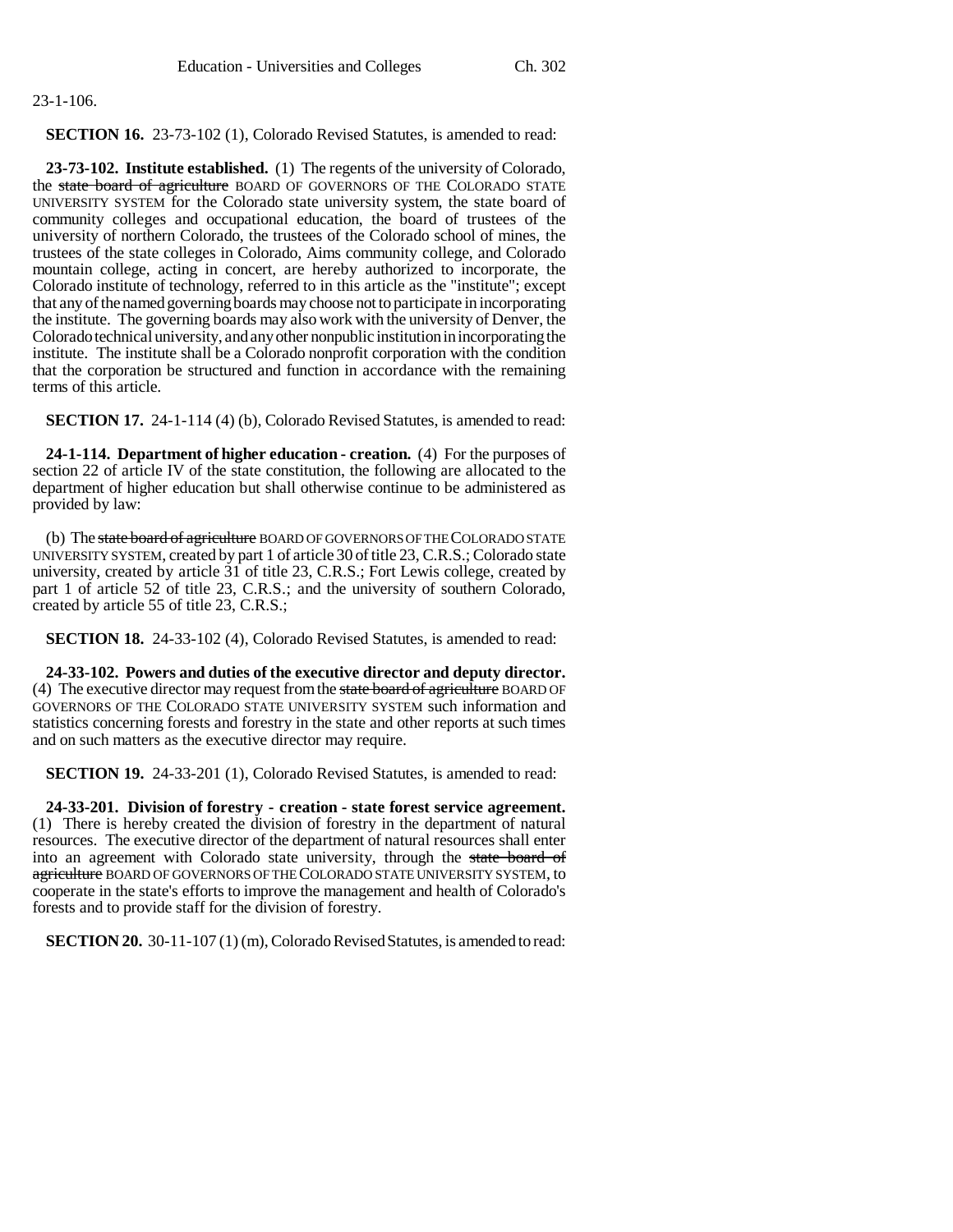**30-11-107. Powers of the board.** (1) The board of county commissioners of each county has power at any meeting:

(m) To negotiate with the board or boards of county commissioners of another county or counties, and with the state board of agriculture BOARD OF GOVERNORS OF THE COLORADO STATE UNIVERSITY SYSTEM of Colorado state university, for agricultural extension service to be furnished such counties, and to be financed on a pro rata share by the counties receiving such service;

**SECTION 21.** 30-15-201 (2), Colorado Revised Statutes, is amended to read:

**30-15-201. Notice to extinguish campfires - penalty.** (2) The erection of such notices shall be at the expense of each county, and at least twenty notices shall be posted and maintained in each county in this state. The state board of agriculture BOARD OF GOVERNORS OF THE COLORADO STATE UNIVERSITY SYSTEM may also post similar notices, signed by the board and erected and maintained at its expense, at such points throughout the state as it deems necessary or expedient.

**SECTION 22.** 30-24-102 (1) (g), Colorado Revised Statutes, is amended to read:

**30-24-102. Authority of county commissioners.** (1) For the purposes set forth in this article, the boards of county commissioners of the several counties of the state are authorized to:

(g) Enter into cooperative agreements with the state board of agriculture BOARD OF GOVERNORS OF THE COLORADO STATE UNIVERSITY SYSTEM for the assistance of Colorado state university, including all of its agencies, in the developing and financing of the projects to be included in the operations of the county agricultural research work each year;

**SECTION 23.** 35-1-106 (1) (k), Colorado Revised Statutes, is amended to read:

**35-1-106. Powers and duties of commission.** (1) In addition to all other powers and duties conferred upon the commission by the provisions of this article, the commission has the following specific powers and duties:

(k) To avoid duplication of effort within the department and to clarify responsibilities under this title (except part 2 of article 7 and articles 14, 42, 51, 65, 70, and 72) and articles 11 and 16 of title 12 and article 24 of title 30, C.R.S.; to enter into cooperative agreements with the state board of health, the state board of agriculture BOARD OF GOVERNORS OF THE COLORADO STATE UNIVERSITY SYSTEM, or any other state board or commission which is authorized by law to perform like or similar duties to those delegated by law to this commission, wherein it shall be prescribed whether this commission, the state board of health, the state board of agriculture BOARD OF GOVERNORS OF THE COLORADO STATE UNIVERSITY SYSTEM, or such other state board or commission shall perform and be responsible for the performance of such duties mentioned in said agreements, so that there is no duplication of effort as between this commission and the state board of health, the state board of agriculture BOARD OF GOVERNORS OF THE COLORADO STATE UNIVERSITY SYSTEM, or any other state board or commission; and to enter into agreements with the state board of health, the state board of agriculture BOARD OF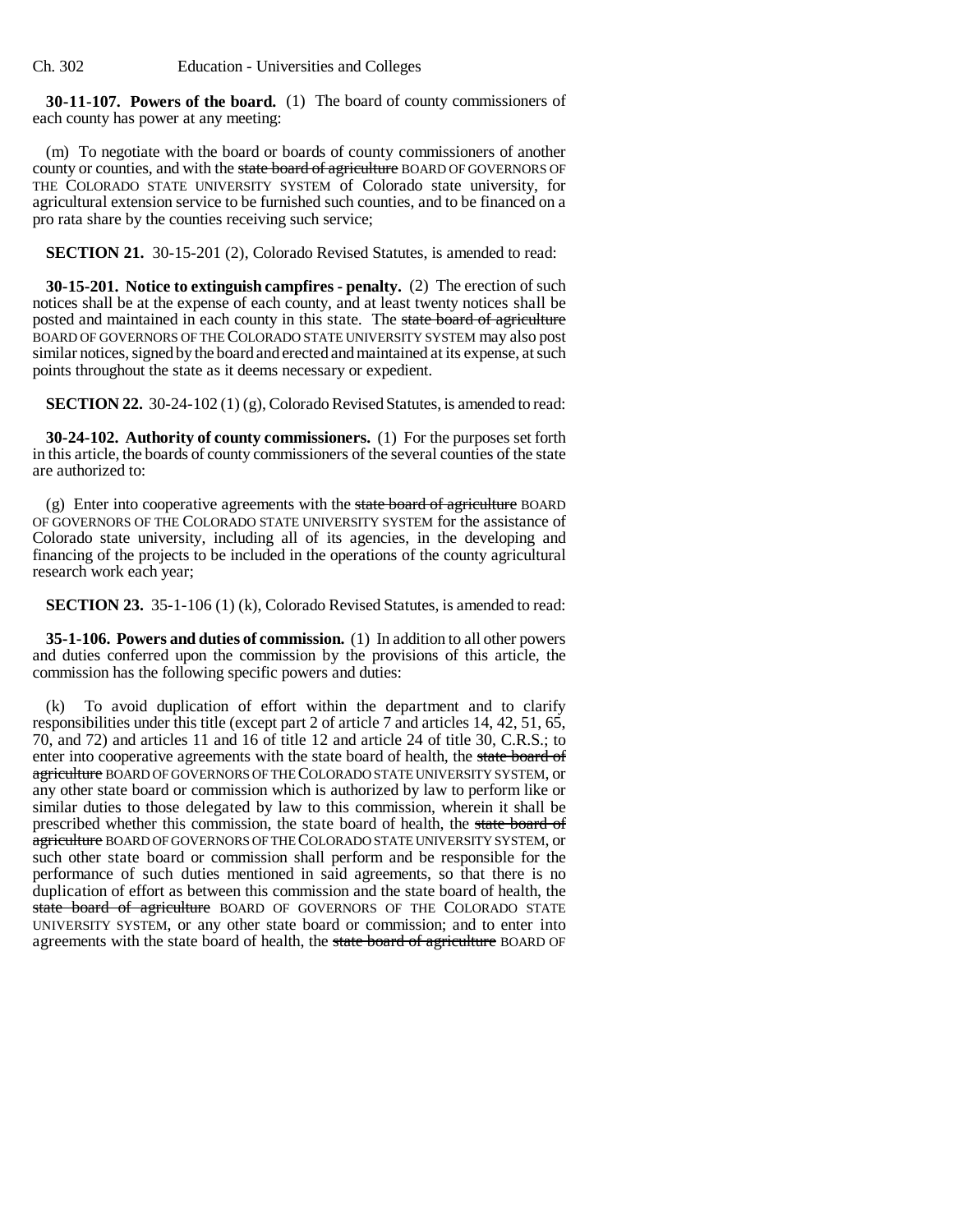GOVERNORS OF THE COLORADO STATE UNIVERSITY SYSTEM, or any other state board or commission relative to the cooperative use by this commission of any laboratories, equipment, or facilities owned or used by this commission or any other state board or commission;

**SECTION 24.** 35-27-103 (4), Colorado Revised Statutes, is amended to read:

**35-27-103. Definitions.** As used in this article, unless the context otherwise requires:

(4) "Certifying agency" means the seed certification service of the Colorado State University authorized by the state board of agriculture BOARD OF GOVERNORS OF THE COLORADO STATE UNIVERSITY SYSTEM or the authorized seed certifying agency of another state.

**SECTION 25.** 36-1-142, Colorado Revised Statutes, is amended to read:

**36-1-142. Receipts from agricultural lands.** The state board of land commissioners is required to transmit or cause to be transmitted to the secretary of the state board of agriculture BOARD OF GOVERNORS OF THE COLORADO STATE UNIVERSITY SYSTEM, as the same are received, statements showing each item of receipt of money from all leases or sales and royalties, or as interest on purchase money passing through its hands, derived from agricultural college land grant land, which statement shall name and describe the lands to which the money paid applies, from whom and for what received, and whether the item is credited to land income or permanent fund.

**SECTION 26.** 36-1-143 (1), Colorado Revised Statutes, is amended to read:

**36-1-143. Statement to board of governors of the Colorado state university system.** (1) On or before the second Wednesday in December of every year, the state board of land commissioners shall furnish to the state board of agriculture BOARD OF GOVERNORS OF THE COLORADO STATE UNIVERSITY SYSTEM a complete statement of all transactions had by it in connection with agricultural college lands, which statement shall show:

(a) Amounts received from sales of such lands, describing the lands sold and the price received for each tract and giving the name of the purchaser;

(b) Amounts received from leases and royalties, describing the lands leased from which such income is derived and giving the name of the lessee or operator;

(c) Amounts received as interest on purchase money and other items, giving the name of the payer;

(d) Amounts due and unpaid on purchases and leases and other delinquencies, if any;

(e) Such other items as will enable said state board of agriculture BOARD OF GOVERNORS OF THE COLORADO STATE UNIVERSITY SYSTEM to keep informed as to the condition of said lands, the income therefrom, and the manner in which the same are